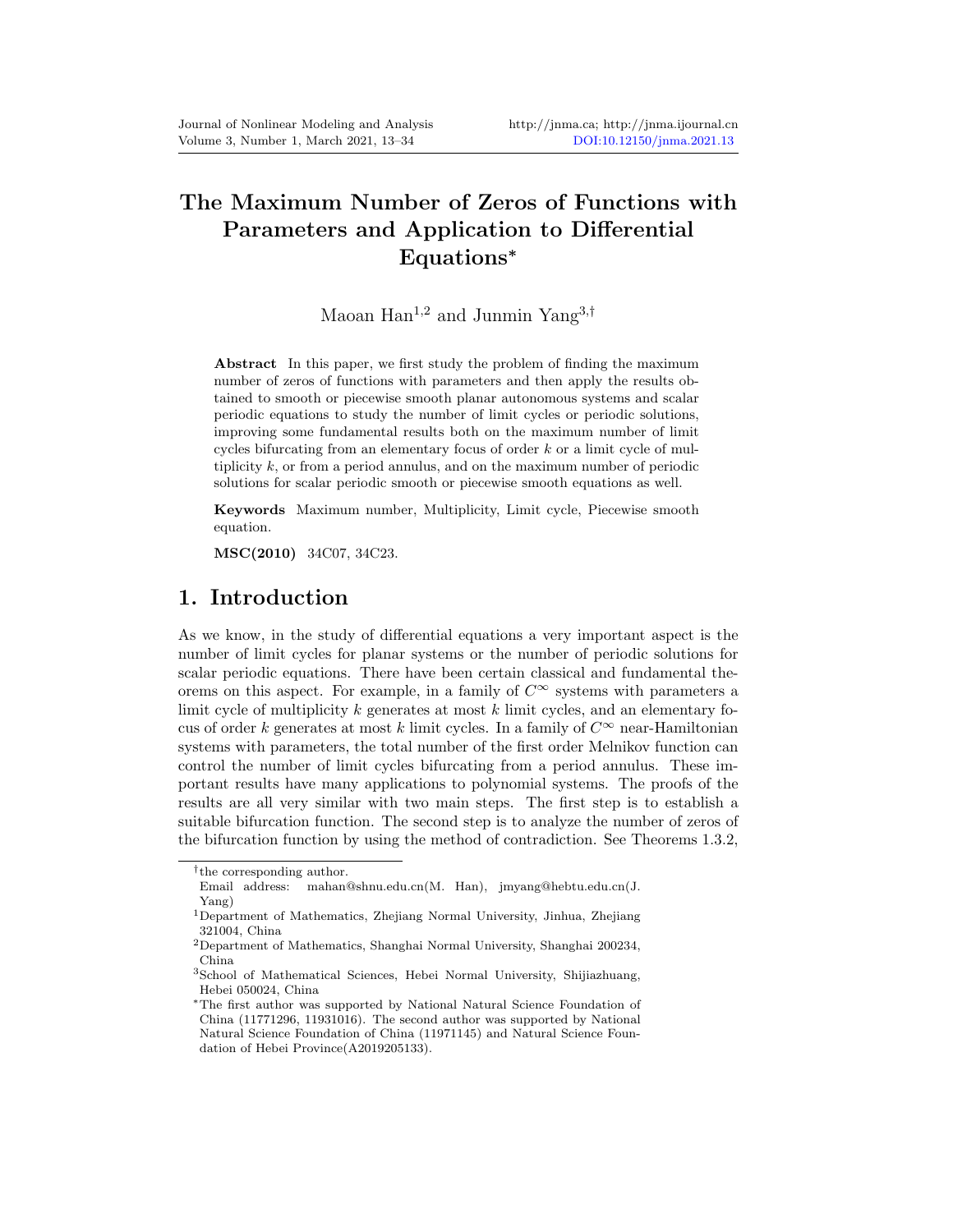2.3.2 and 3.1.4 in Han [\[5\]](#page-20-1), Theorem 2.4 in Part II of Christopher and Li [\[2\]](#page-20-2) and Theorem 1.1 in Han  $[6]$ . However, from the proofs of these theorems, the multiplicity of the limit cycles bifurcated is not considered.

The aim of this paper is to further study the problem of finding the maximum number of zeros of functions with parameters and then improve some fundamental results on the maximum number of limit cycles bifurcating from an elementary focus of order k or a limit cycle of multiplicity  $k$ , or from a period annulus. We study the same problem for piecewise smooth systems on the plane and scalar periodic smooth or piecewise smooth equations as well. As a preliminary, we first study the maximum number of zeros of functions with parameters in Section 2. Then, based on the main results of Section 2, we study the maximum number of limit cycles in planar autonomous systems (smooth or piecewise smooth) or of periodic solutions in scalar periodic equations (smooth or piecewise smooth) in the rest sections.

## 2. The number of zeros of functions with parameters

Let  $F: I \times D \to \mathbf{R}$  be a  $C^k$  function, where  $I \subset \mathbf{R}$  is an open interval,  $D =$  $\{\lambda \mid |\lambda| < \varepsilon\} \subset \mathbb{R}^n, \varepsilon > 0, k \geq 1, n \geq 1$ . As we know, for a fixed  $\lambda \in D$  and an integer  $1 \leq l \leq k$  we say that  $x_0 \in I$  is a zero of F in x with multiplicity l if

$$
\frac{\partial^l F}{\partial x^l}(x_0,\lambda)\neq 0, \ \frac{\partial^j F}{\partial x^j}(x_0,\lambda)=0, \ j=0,1,\cdots,l-1.
$$

In this section, we study the number of zeros of the function  $F(x, \lambda)$  in x based on the number of zeros of the unperturbed function  $F(x, 0) \equiv f(x)$ . For the purpose, we need to present or establish some preparation lemmas.

First, from Section 1.3 of [\[7\]](#page-20-4), we have the following lemma.

<span id="page-1-0"></span>**Lemma 2.1.** Let  $x_0 \in I$ ,  $1 \leq l \leq k$ . Then, there exists a  $C^{k-l}$  function  $\overline{R}$ :  $I \times D \to \mathbf{R}$  such that for  $(x, \lambda) \in I \times D$ 

$$
F(x,\lambda) = \sum_{j=0}^{l-1} \frac{1}{j!} \frac{\partial^j F}{\partial x^j} (x_0,\lambda)(x - x_0)^j + (x - x_0)^l \overline{R}(x,\lambda)
$$

with

$$
\bar{R}(x_0, \lambda) = \frac{1}{l!} \frac{\partial^l F}{\partial x^l}(x_0, \lambda).
$$

If  $F \in C^{\infty}(I \times D)$ , then  $\overline{R} \in C^{\infty}(I \times D)$  for any given  $l \geq 1$ .

The conclusion of the above lemma is a simple improvement of the well-known Taylor formula. The key point is the smoothness of  $R$ .

The following lemma looks obvious and its proof needs to use Lemma [2.1.](#page-1-0)

<span id="page-1-1"></span>**Lemma 2.2.** Let  $x_0 \in I$ ,  $1 \leq l \leq k$ . Then,  $x = x_0$  is a zero of the unperturbed function f with multiplicity l if and only if there exists a  $C^{k-l}$  function  $g: I \to \mathbf{R}$ satisfying  $q(x_0) \neq 0$  such that

$$
f(x) = (x - x_0)^l g(x), \ x \in I.
$$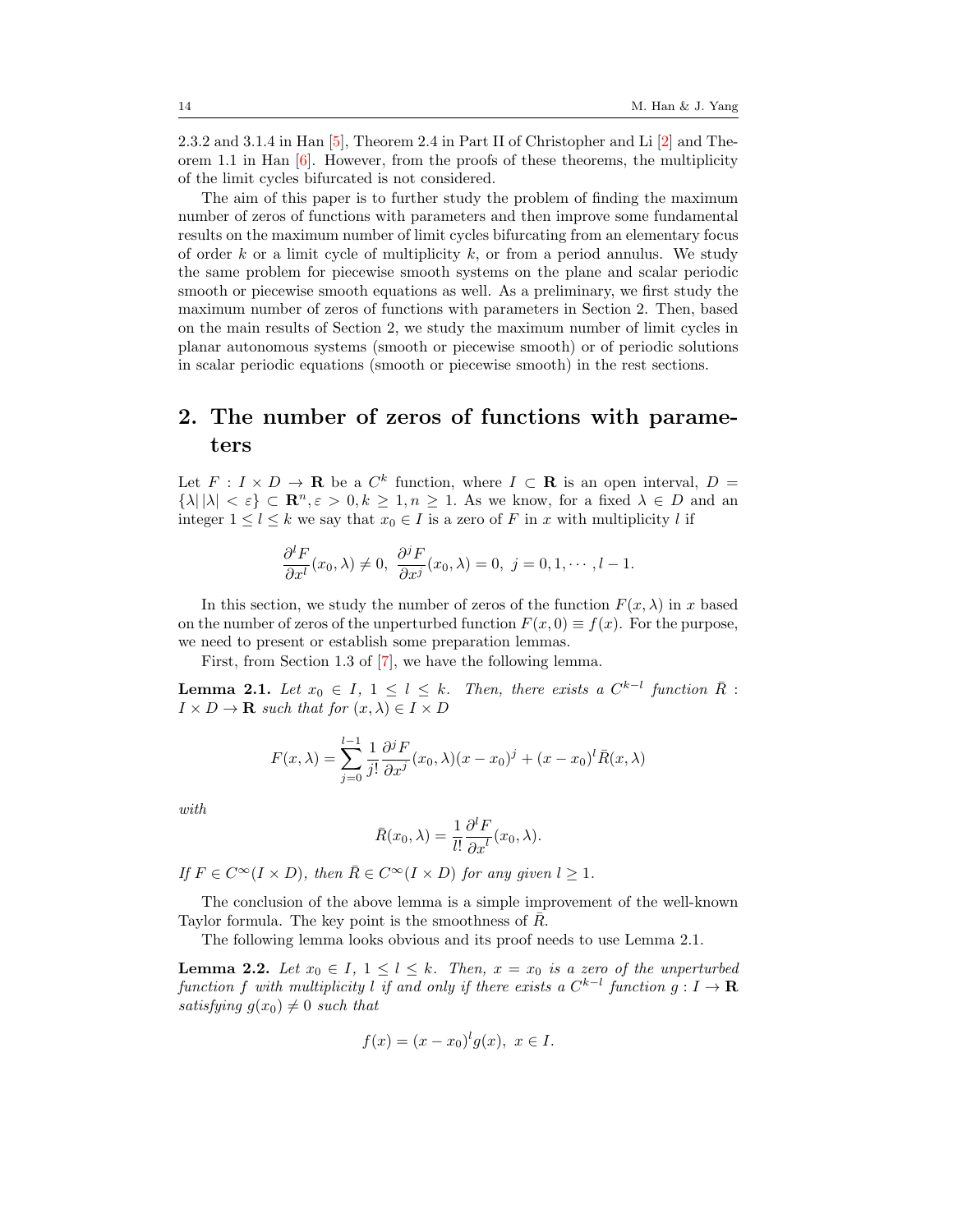**Proof.** Suppose f has  $x = x_0$  as a zero of multiplicity l. Then, we have

$$
f^{(l)}(x_0) \neq 0, \ f^{(j)}(x_0) = 0, \ j = 0, \cdots, l-1.
$$

By Lemma [2.1](#page-1-0) it follows that

$$
f(x) = (x - x_0)^l g(x), \ x \in I,
$$

where  $g \in C^{k-l}(I)$  with  $g(x_0) = \frac{1}{l!} f^{(l)}(x_0) \neq 0$ . Hence, the necessity part is proved.

To prove the sufficiency part let us suppose that  $f(x) = (x - x_0)^l g(x)$  for a  $C^{k-l}$ function  $g: I \to \mathbf{R}$  with  $g(x_0) \neq 0$ . Noting  $k - l \geq 0$  the function g is continuous at  $x_0$ , and hence we have

<span id="page-2-0"></span>
$$
f(x) = (x - x_0)^l g(x_0) + o(|x - x_0|^l)
$$
\n(2.1)

for  $|x-x_0|$  small. On the other hand, noting  $f \in C^k(I)$ , by Talor formula it holds for  $|x - x_0|$  small

<span id="page-2-1"></span>
$$
f(x) = \sum_{j=0}^{l} \frac{1}{j!} f^{(j)}(x_0)(x - x_0)^j + o(|x - x_0|^l). \tag{2.2}
$$

Then, comparing [\(2.1\)](#page-2-0) and [\(2.2\)](#page-2-1) yields that

$$
f^{(j)}(x_0) = 0
$$
,  $j = 0, \dots, l-1$ , and  $f^{(l)}(x_0) = l!g(x_0) \neq 0$ .

This means that  $x = x_0$  is a zero of f with multiplicity l. This finishes the proof.  $\Box$ 

<span id="page-2-2"></span>**Lemma 2.3.** Let  $1 \leq l \leq k$  and  $h \in C^k(I)$ . If the derivative h' has at most  $l-1$ zeros in I, multiplicity taken into account, then the function h has at most l zeros in I, multiplicity taken into account.

**Proof.** We provide a proof by contradiction. If the conclusion is not true, then h has  $l + 1$  zeros in I, multiplicity taken into account. Then, among them there are exactly r different ones, denoted by  $x_1, \dots, x_r$  for some integer r satisfying  $1 \leq r \leq l+1$ . We can assume that  $x_1 < \cdots < x_r$  and that they have multiplicity  $n_1, \cdots, n_r$  respectively. Then

$$
n_1 + \cdots + n_r \ge l+1, n_1 \ge 1, \cdots, n_r \ge 1.
$$

It is easy to see that  $x_1, \dots, x_r$  are zeros of h' with multiplicity  $n_1 - 1, \dots, n_r - 1$ respectively. Here, if  $n_j - 1 = 0$  for some j then  $h'(x_j) \neq 0$  and we say that  $x_j$  is a zero of  $h'$  with multiplicity zero. By Rolle theorem, the derivative function  $h'$  has  $r-1$  zeros, which are in  $(x_1, x_2), \cdots, (x_{r-1}, x_r)$  respectively.

Hence, the total number of zeros of  $h'$ , multiplicity taken into account, is at least

$$
(n_1 - 1) + \cdots + (n_r - 1) + (r - 1) = n_1 + \cdots + n_r - 1 \ge l.
$$

This contradicts to our assumption. Then, the proof is ended.

 $\Box$ 

Now, we are in a position to prove our first main result in this section as follows.

<span id="page-2-3"></span>**Theorem 2.1.** Consider the  $C^k$  function  $F: I \times D \to \mathbf{R}$ . Let the function  $f(x) =$  $F(x, 0)$  have a zero  $x_0 \in I$  with multiplicity  $l, 1 \leq l \leq k$ . Then, there exist  $\varepsilon_0 \in (0, \varepsilon)$ and a neighborhood U of  $x_0$  in I such that for all  $|\lambda| < \varepsilon_0$  the function F has at most  $l$  zeros in  $U$  in  $x$ , multiplicity taken into account.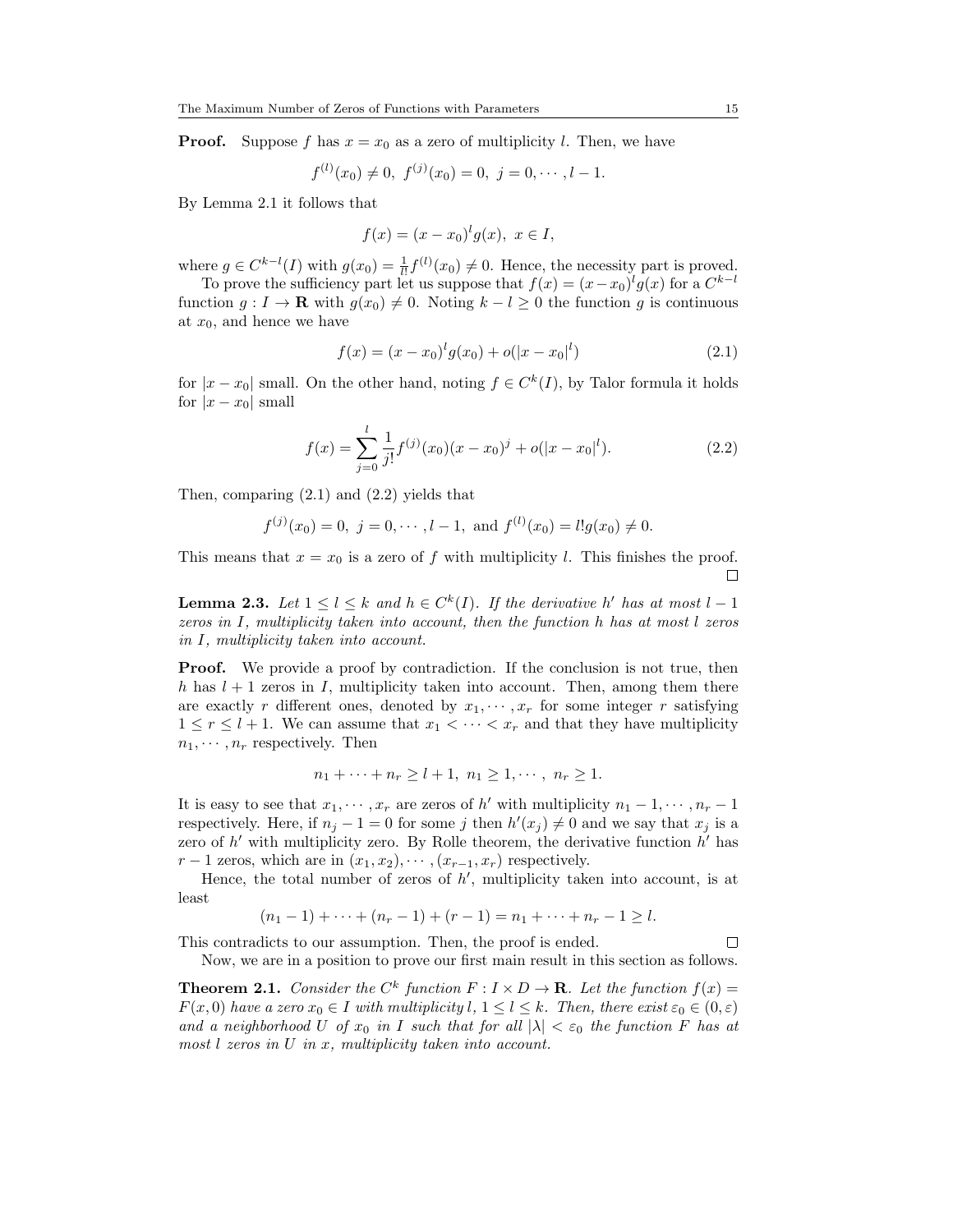**Proof.** Observe that if the theorem is true for  $l = k$ , then it is also true for any  $l < k$ . Thus, we need only to prove the conclusion for  $l = k$ . Then, we assume  $l = k$ and proceed our proof by induction on l.

For the case of  $l = 1$ , we have  $F \in C^1(I \times D)$  and

$$
f(x_0) = 0, \ f'(x_0) \neq 0,
$$

that is,

$$
F(x_0,0) = 0, F_x(x_0,0) \neq 0.
$$

Applying the implicit function theorem, the equation  $F(x, \lambda) = 0$  in x has a unique zero  $x = \varphi(\lambda) = x_0 + O(|\lambda|)$  for  $|\lambda|$  sufficiently small. Thus, the conclusion is true for  $l = k = 1$ .

Suppose that the conclusion is true for  $l = k = m$ . That is, for any  $C<sup>m</sup>$  function  $G: I \times D \to \mathbf{R}$ , if  $g(x) \equiv G(x, 0)$  has a zero  $\bar{x}_0 \in I$  with multiplicity m, then there exist  $\bar{\varepsilon}_0 \in (0,\varepsilon)$  and a neighborhood V of  $\bar{x}_0$  in I such that for all  $|\lambda| < \bar{\varepsilon}_0$ , the function G has at most  $m$  zeros in  $V$  in  $x$ , multiplicity taken into account.

Then, we want to use the above conclusion to prove that the conclusion of the theorem is true for  $l = k = m + 1$ . For the purpose, let us suppose that  $F \in C^{m+1}(I \times D)$  and  $F(x, 0) = f(x)$  has  $x_0 \in I$  as a zero of multiplicity  $m + 1$ . It implies that  $x_0$  is a zero of the derivate  $f'(x)$  with multiplicity m. Note that  $F_x \in C^m$  with  $f'(x) = F_x(x, 0)$ . Hence, by the inductive assumption, the function  $F_x(x, \lambda)$  has at most m zeros in x in a neighborhood U of  $x_0$  for  $|\lambda|$  sufficiently small, multiplicity taken into account. Then, by Lemma [2.3](#page-2-2) for fixed small  $|\lambda|$ ,  $F(x, \lambda)$ has at most  $m + 1$  zeros in  $x \in U$ , multiplicity taken into account. Therefore, the conclusion is true for  $l = k = m + 1$ . This ends the proof.  $\Box$ 

Remark 2.1. Let

$$
b_j(\lambda) = \frac{\partial^j F}{\partial x^j}(x_0, \lambda), \ 0 \le j \le l.
$$

If

$$
b_l(0) \neq 0, b_j(0) = 0, 0 \leq j \leq l - 1,
$$
  
\n
$$
rank \frac{\partial (b_0, \dots, b_{l-1})}{\partial (\lambda_1, \dots, \lambda_n)} |_{\lambda = 0} = l,
$$

then for any given  $\mu > 0$  there exists a  $\lambda$  with  $|\lambda| < \mu$  such that F has l simple zeros in  $x \in (0, \mu)$ .

To state our second main result of this section, we consider a family of  $C<sup>k</sup>$ functions  $F(x, a, \lambda)$  defined for  $(x, a, \lambda) \in I \times V \times D$ , where as before  $I \subset \mathbf{R}$  is an open interval and  $D = \{\lambda \in \mathbb{R}^m | |\lambda| < \varepsilon\}$ , and V is a compact set in  $\mathbb{R}^n$ . Also, denote  $F(x, a, 0)$  by  $f(x, a)$ , that is,  $f(x, a) = F(x, a, 0)$ . Then, the second main result can be stated as follows.

<span id="page-3-0"></span>**Theorem 2.2.** Consider the  $C^k$  function  $F(x, a, \lambda)$ . If for each  $a \in V$  the function  $f(x, a)$  has at most l zeros in  $x \in I$ , multiplicity taken into account, where  $1 \leq l \leq k$ , then for any closed interval  $I^* \subset I$  there exists an  $\varepsilon^* > 0$  depending on  $I^*$  such that for all  $a \in V$  and  $|\lambda| < \varepsilon^* F(x, a, \lambda)$  has at most l zeros in  $x \in I^*$ , multiplicity taken into account.

**Proof.** We prove the conclusion by the method of contradiction. Let us suppose that the conclusion is not true. Then, there exists a closed interval  $I^* \subset I$  such that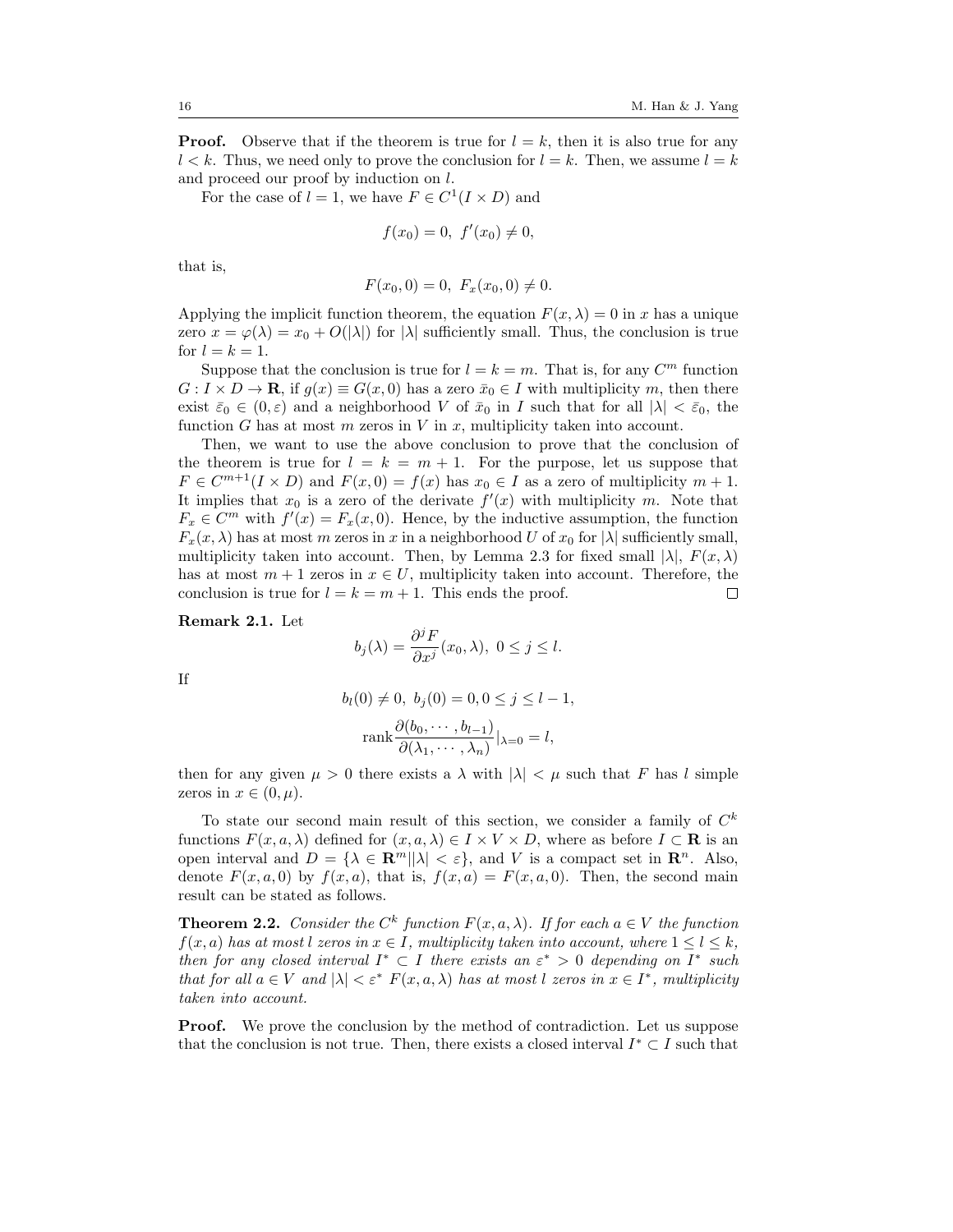for any  $\tilde{\epsilon} > 0$   $F(x, a, \lambda)$  has  $l + 1$  zeros, multiplicity taken into account, in  $x \in I^*$ <br>for some  $(a, \lambda)$  with  $a \in V$  and  $|\lambda| \leq \tilde{\epsilon}$ . Take  $\tilde{\epsilon} = \frac{1}{4}$  with  $a > 1$  and denote the for some  $(a, \lambda)$  with  $a \in V$  and  $|\lambda| < \tilde{\epsilon}$ . Take  $\tilde{\epsilon} = \frac{1}{n}$  with  $n \ge 1$ , and denote the corresponding  $(a, \lambda)$  by  $(a_n, \lambda_n)$  with  $a_n \in V$  and  $|\lambda_n| < \frac{1}{n}$ . Then,  $F(x, a_n, \lambda_n)$  has zeros  $x_1^{(n)}, \dots, x_{r_n}^{(n)} \in I^*$  with

<span id="page-4-0"></span>
$$
x_1^{(n)} < \dots < x_{r_n}^{(n)}, \quad 1 \le r_n \le l+1,
$$
  

$$
k_{1n} + \dots + k_{r_n} \ge l+1, \ k_{jn} \ge 1, \ j = 1, \dots, r_n,
$$
 (2.3)

where  $k_{jn}$  denotes the multiplicity of  $x = x_j^{(n)}$ .

We can suppose  $r_n \to r$  as  $n \to \infty$  with  $1 \le r \le l+1$ . Note that  $r_n$  and r are integers. Thus  $r_n = r$  for large n. Since both V and  $I^*$  are compact, we can further suppose as  $n \to \infty$ 

$$
a_n \to \bar{a} \in V
$$
,  $x_j^{(n)} \to \bar{x}_j \in I^*$ ,  $k_{jn} \to \bar{k}_j \ge 1$ ,  $j = 1, \dots, r$ .

By  $(2.3)$  it is easy to see

<span id="page-4-1"></span>
$$
\bar{k}_1 + \dots + \bar{k}_r \ge l + 1. \tag{2.4}
$$

Since  $k_{jn}$  and  $\bar{k}_j$  are all integers, we have  $k_{jn} = \bar{k}_j$  for large n. Thus, for  $j = 1, \dots, r$ , we have

<span id="page-4-3"></span>
$$
\frac{\partial^i F}{\partial x^i}(x_j^{(n)}, a_n, \lambda_n) = 0, \ i = 0, \cdots, \bar{k}_j - 1,
$$
\n(2.5)

which give by letting  $n \to \infty$  that

$$
\frac{\partial^i F}{\partial x^i}(\bar{x}_j, \bar{a}, 0) = 0, \ i = 0, \cdots, \bar{k}_j - 1.
$$

This means that each  $\bar{x}_j \in I^*$  is a zero of the function  $f(x, \bar{a})$  of multiplicity at least  $\bar{k}_i$ . If  $\bar{x}_1, \dots, \bar{x}_r$  are all different, then the total multiplicity of zeros of  $f(x, \bar{a})$  in  $x \in I^*$  is at least  $\bar{k}_1 + \cdots + \bar{k}_r \ge l+1$  by [\(2.4\)](#page-4-1). This contradicts to our assumption on  $f$ .

Next, we suppose that  $\bar{x}_1, \dots, \bar{x}_r$  are not different. In this case, we write the function  $F$  into the form

$$
F(x, a, \lambda) = f(x, \bar{a}) + f_1(x, \mu) \equiv \bar{F}(x, \mu),
$$

where  $\mu = (a - \bar{a}, \lambda) \in \mathbb{R}^{n+m}$  and  $f_1(x, 0) = 0$ . Without loss of generality, we consider a simple case for the sake of convenience:

<span id="page-4-2"></span>
$$
\bar{x}_1 = \bar{x}_2 < \dots < \bar{x}_r. \tag{2.6}
$$

The other cases can be discussed in the same way. Let  $\mu_n = (a_n - \bar{a}, \lambda_n)$ . Then, by [\(2.6\)](#page-4-2) and [\(2.5\)](#page-4-3), the function  $\bar{F}(x, \mu_n)$  has  $\bar{k}_1 + \bar{k}_2$  zeros near  $\bar{x}_1$ , multiplicity taken into account. Then, by Theorem [2.1](#page-2-3) the function  $f(x, \bar{a}) = F(x, 0)$  has  $\bar{x}_1$  as a zero of multiplicity at least  $\bar{k}_1 + \bar{k}_2$ . Hence, the total multiplicity of  $f(x, \bar{a})$  is at least  $(\bar{k}_1 + \bar{k}_2) + \cdots + \bar{k}_r \ge l+1$ , a contradiction, too. Then, the proof is completed.  $\Box$ 

**Remark 2.2.** Applying the implicit function theorem we see that if  $f(x, a)$  has l simple zeros in  $x \in I$  for some  $a \in V$ , then for all small  $|\lambda|$  the function F has l simple zeros in  $x \in I$ .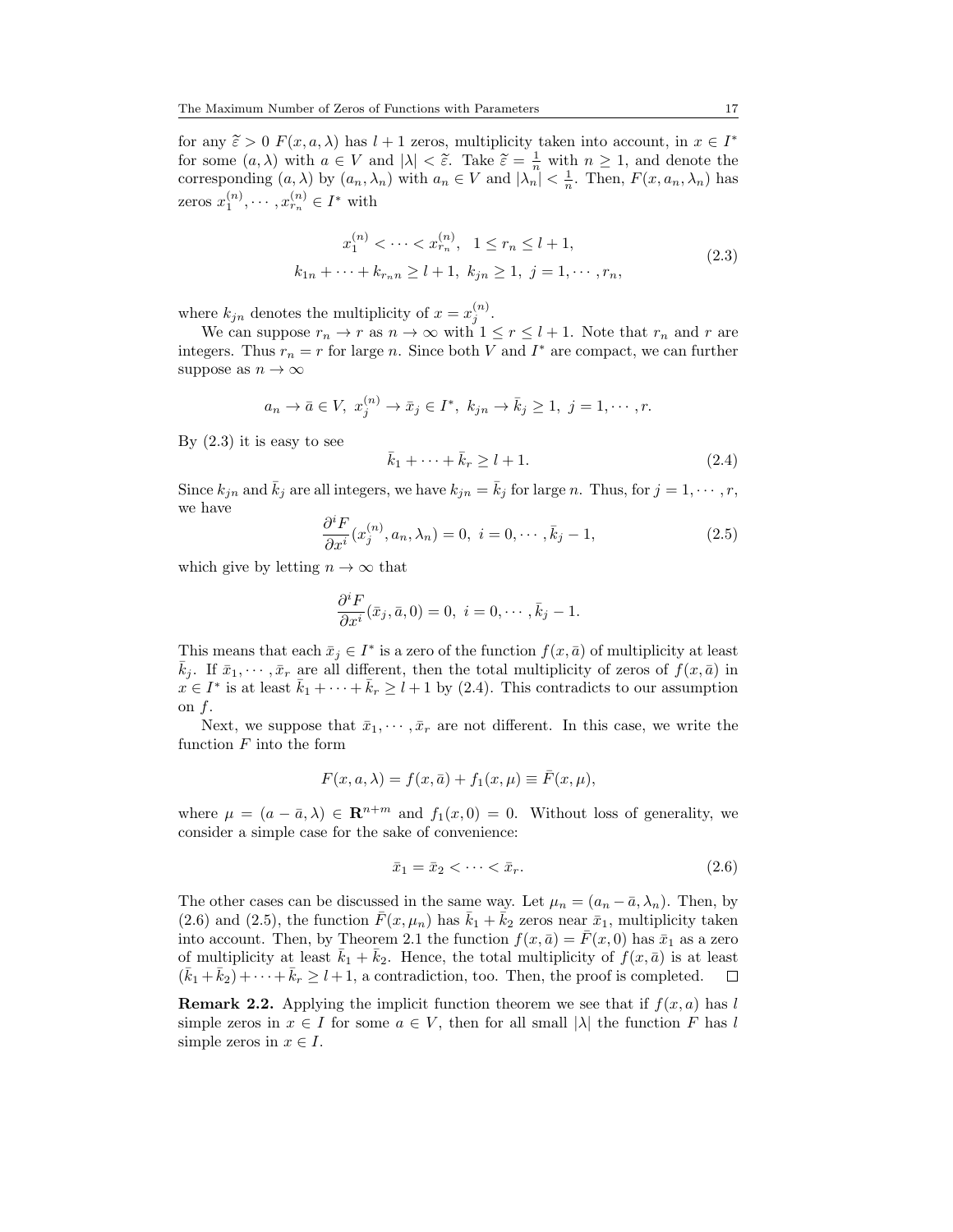**Remark 2.3.** One can easily see that if  $F \in C^{\infty}(I \times D)$ , then Theorems [2.1](#page-2-3) and [2.2](#page-3-0) hold for all  $1 \leq l < \infty$ . In fact, in this case Theorem [2.1](#page-2-3) has another proof: directly by using the well known Weierstrass-Malgrange preparation theorem, see Theorem 5.15 of the book [\[1\]](#page-20-5). However, our proof here is very elementary and easy to understand.

#### 3. On the number of limit cycles

In this section, we use Theorems [2.1](#page-2-3) and [2.2](#page-3-0) to study the maximum number of limit cycles bifurcating from a multiple limit cycle, a weak focus or a period annulus.

First, consider a  $C^k$  planar system of the form

<span id="page-5-0"></span>
$$
\dot{x} = f_0(x) + f_1(x, \mu), \ x \in \mathbf{R}^2,\tag{3.1}
$$

where  $\mu \in \mathbb{R}^n$  is a vector of parameters,  $n \geq 1$ ,  $f_0$  and  $f_1$  are  $C^k$  functions with  $k \ge 1$  and  $f_1(x,0) = 0$ . Let  $(3.1)|_{\mu=0}$  $(3.1)|_{\mu=0}$  have a limit cycle L. Then, as in Chapter 1 of [\[5\]](#page-20-1) one can define a  $C^k$  Poincare map of [\(3.1\)](#page-5-0) near L, denoted by  $P(a,\mu)$  such that for  $|\mu|$  small [\(3.1\)](#page-5-0) has a limit cycle near L if and only if  $P(a, \mu) = a$  for  $|a|$ small.

Set  $d(a, \mu) = P(a, \mu) - a$ , which is called a bifurcation function of [\(3.1\)](#page-5-0) near L. Recall that for  $1 \leq l \leq k$  the limit cycle L is called to have multiplicity l if  $a = 0$ is a zero of  $d(a, 0)$  of multiplicity l. Then, applying Theorem [2.1](#page-2-3) to the function  $d(a, \mu)$  we obtain the following bifurcation theorem immediately.

**Theorem 3.1.** Consider the  $C^k$  system [\(3.1\)](#page-5-0). If the limit cycle L of  $(3.1)|_{\mu=0}$  has multiplicity l with  $1 \leq l \leq k$ , then there exist a neighborhood U of L and a constant  $\varepsilon_0 > 0$  such that for all  $|\mu| < \varepsilon_0$  [\(3.1\)](#page-5-0) has at most l limit cycles in U, multiplicity taken into account.

Remark 3.1. The theorem above is a slight improvement of Theorem 1.3.2 in Han [\[5\]](#page-20-1) on the maximum number of limit cycles. Also, if system [\(3.1\)](#page-5-0) is of class  $C^{\infty}$ , then the theorem is true for all  $l \geq 1$ .

Further, we study Hopf bifurcation for  $(3.1)$ . Suppose  $\mu = 0$   $(3.1)$  has an elementary focus. Then, the focus keeps for  $|\mu|$  small, denoted by  $O_{\mu}$ . By removing  $O_{\mu}$  to the origin and then normalizing the linear part, we can get the following  $C^{k}$ system

<span id="page-5-1"></span>
$$
\dot{x} = \begin{pmatrix} \alpha(u) & -\beta(u) \\ \beta(u) & \alpha(u) \end{pmatrix} x + \begin{pmatrix} P(x,\mu) \\ Q(x,\mu) \end{pmatrix}, \ \beta(0) \neq 0, \tag{3.2}
$$

where  $P, Q \in \mathbb{C}^k$  near the origin, and

$$
P(x, \mu), Q(x, \mu) = o(|x|).
$$

From [\[10\]](#page-20-6), we know that [\(3.2\)](#page-5-1) yields a  $C<sup>k</sup>$  periodic equation below by letting  $x =$  $(r \cos \theta, r \sin \theta)$ 

<span id="page-5-2"></span>
$$
\frac{\mathrm{d}r}{\mathrm{d}\theta} = W(\theta, r, \mu). \tag{3.3}
$$

Let  $r(\theta, r_0, \mu)$  be the solution of [\(3.3\)](#page-5-2) with the initial condition  $r(0, r_0, \mu) = r_0$ , which is  $C<sup>r</sup>$  for  $|r_0|$  small. Hence, [\(3.2\)](#page-5-1) has a bifurcation function defined by

$$
d(r_0, \mu) = r(2\pi, r_0, \mu) - r_0.
$$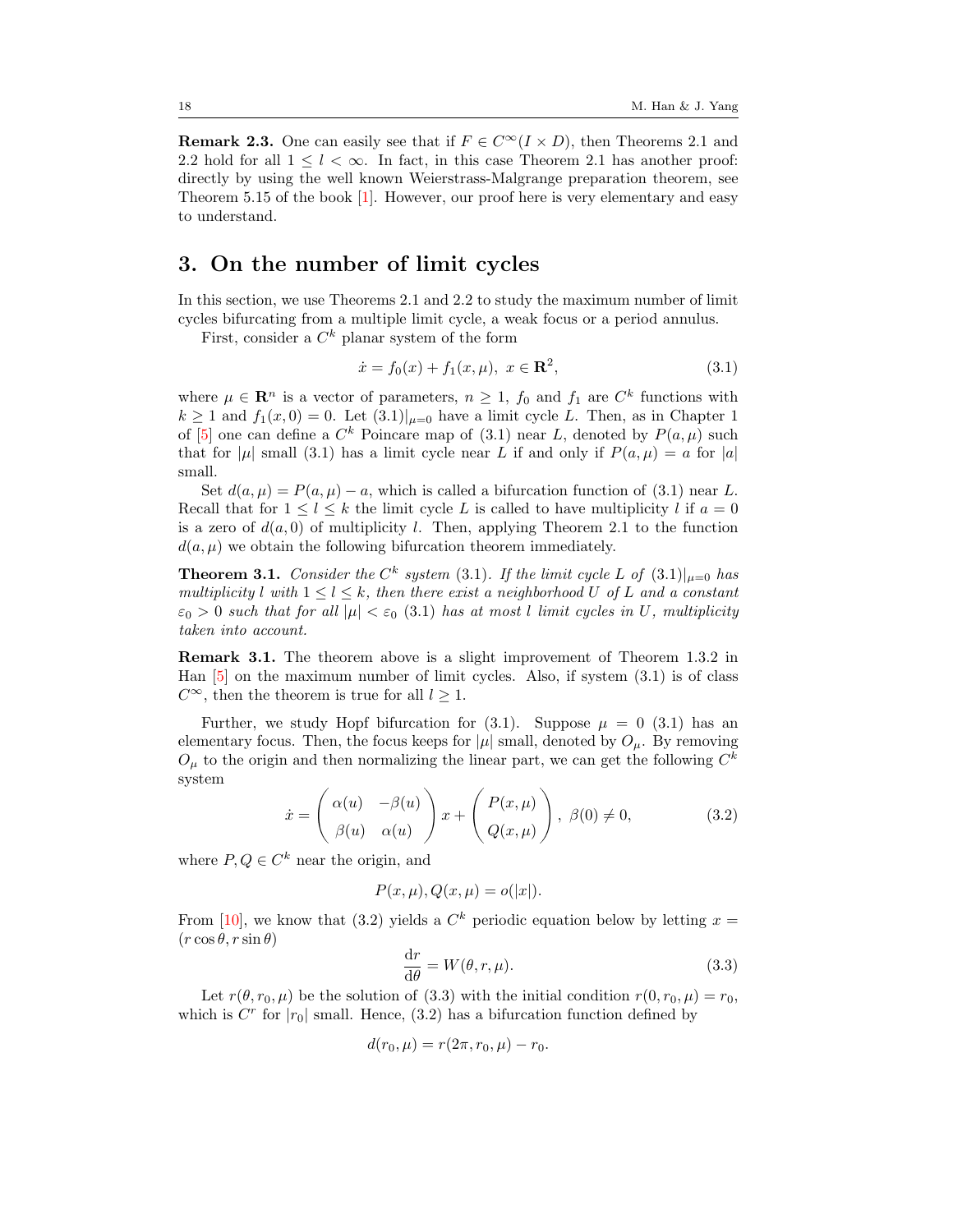As we know, if

$$
d(r_0,0) = v_{2m+1}r_0^{2m+1} + o(r_0^{2m+1}), v_{2m+1} \neq 0
$$

for some m satisfying  $1 \leq 2m + 1 \leq k$ , then  $(3.2)|_{u=0}$  $(3.2)|_{u=0}$  has the origin as a focus of order m.

If  $(3.2)|_{\mu=0}$  $(3.2)|_{\mu=0}$  has a center at the origin, i.e.,  $d(r_0, 0) = 0$  for all  $|r_0|$  small, then by Lemma [2.1](#page-1-0) for  $\mu \in \mathbf{R}$ 

$$
d(r_0, \mu) = \mu d_1(r_0, \mu), \ d_1 \in C^{k-1}
$$

Hence, by Lemma [2.2](#page-1-1) and Theorem [2.1,](#page-2-3) we obtain the following theorem.

**Theorem 3.2.** Consider  $C^k$  system [\(3.2\)](#page-5-1). If  $(3.2)|_{\mu=0}$  has a weak focus of order m at the origin with  $2m + 1 \leq k$ , then for all small  $|\mu|$  [\(3.2\)](#page-5-1) has at most m limit cycles near the origin, multiplicity taken into account. If  $(3.2)|_{\mu=0}$  $(3.2)|_{\mu=0}$  has a center at the origin with  $\mu \in \mathbf{R}$ , and

$$
d_1(r_0, 0) = \bar{d}_m r_0^{2m+1} + o(r_0^{2m+1}), \ \bar{d}_m \neq 0
$$

for some m with  $1 \leq 2m+1 \leq k-1$ , then for all small  $|\mu|$  system [\(3.2\)](#page-5-1) has at most m limit cycles in a neighborhood of the origin, multiplicity taken into account.

The above theorem is an improvement of Theorem 4 obtained in [\[10\]](#page-20-6). Also, it is true for all  $m > 0$  if system [\(3.2\)](#page-5-1) is of class  $C^{\infty}$ .

Next, we consider a planar near-Hamiltonian system of the form

<span id="page-6-0"></span>
$$
\begin{aligned} \n\dot{x} &= H_y(x, y) + \varepsilon f(x, y, \varepsilon, \delta), \\ \n\dot{y} &= -H_x(x, y) + \varepsilon g(x, y, \varepsilon, \delta), \n\end{aligned} \tag{3.4}
$$

.

where  $(x, y) \in \mathbb{R}^2$ ,  $H \in C^{k+1}$ ,  $f, g \in C^k$  with  $k \geq 1$ ,  $\varepsilon$  is a small parameter, and  $\delta \in V \subset \mathbb{R}^n$  with V a compact set. For [\(3.4\)](#page-6-0), we have a fundamental assumption on the unperturbed system  $(3.4)|_{\varepsilon=0}$  $(3.4)|_{\varepsilon=0}$  that it has a family of periodic orbits  $L_h$  defined by  $H(x, y) = h, h \in J$  with J an open interval. The set  $\Omega = \bigcup L_h$  is called a  $h \in J$ 

period annulus. From  $[10]$ ,  $(3.4)$  has a bifurcation function of the form

$$
F(h, \varepsilon, \delta) = M(h, \delta) + O(\varepsilon)
$$

where

$$
M(h,\delta) = \oint_{L_h} g \mathrm{d}x - f \mathrm{d}y|_{\varepsilon=0}, \ h \in J
$$

which is called the first order Melnikov function.

By [\[10\]](#page-20-6), we have that  $M \in \mathbb{C}^k$  in  $h \in J$  for  $\delta \in V$  and that for any closed interval  $I \subset J$ ,  $F \in C^k$  in  $h \in I$  for  $\varepsilon$  small and  $\delta \in V$ . Thus, by Lemma [2.1](#page-1-0) we have the following expansion in  $\varepsilon$ 

<span id="page-6-1"></span>
$$
F(h, \varepsilon, \delta) = \sum_{j=1}^{k} M_j(h, \delta) \varepsilon^{j-1} + o(\varepsilon^{k-1})
$$
\n(3.5)

for  $h \in J$  and  $\varepsilon$  small, where

$$
M_j(h, \delta) = \frac{1}{(j-1)!} \frac{\partial^{j-1} F}{\partial \varepsilon^{j-1}}(h, 0, \delta) \in C^{k-j+1}.
$$

By applying Theorem [2.2](#page-3-0) to [\(3.5\)](#page-6-1), we have the following theorem immediately.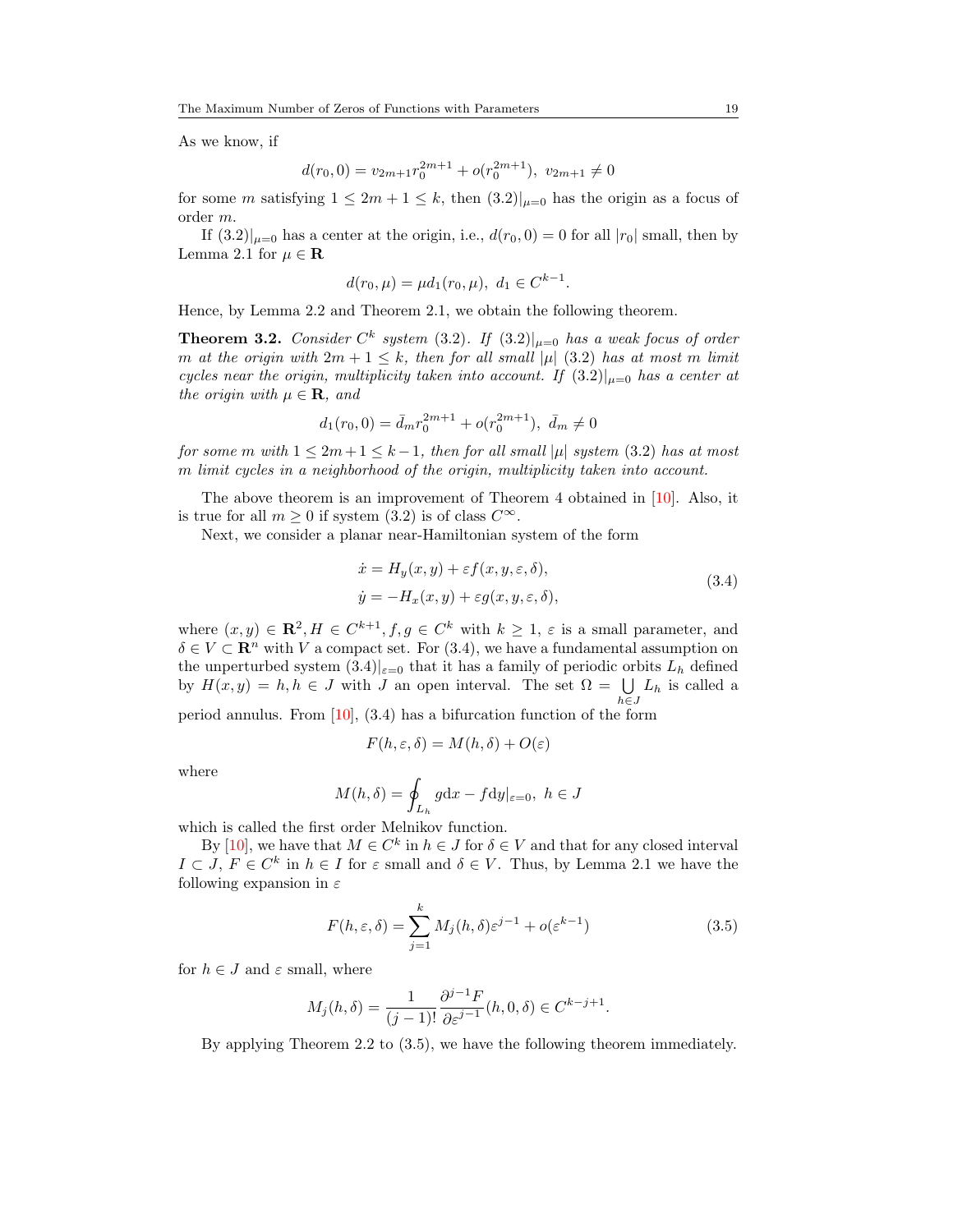**Theorem 3.3.** Consider  $C^k$  system [\(3.4\)](#page-6-0). Suppose that there exist integers  $r \geq 1$ ,  $l \geq 1$  with  $r + l \leq k + 1$  such that  $M_1 = \cdots = M_{r-1} = 0, M_r \neq 0$ . If  $M_r$  has at most l zeros in  $h \in J$  for all  $\delta \in V$ , multiplicity taken into account, then for any compact set  $D \subset \Omega$ (=  $\bigcup L_h$ ) there is  $\varepsilon_0 = \varepsilon_0(D) > 0$  such that [\(3.4\)](#page-6-0) has at most  $h\epsilon J$ l limit cycles in D for  $\delta \in V$  and  $|\varepsilon| < \varepsilon_0$ , multiplicity taken into account. In this case, we say that the period annulus  $\Omega$  generates at most l limit cycles.

In fact, by Lemma [2.1](#page-1-0) under the condition of the above theorem, we have

$$
F(h, \varepsilon, \delta) = \varepsilon^{r-1} F_1(h, \varepsilon, \delta),
$$

where  $F_1 \in C^{k-r+1}$  satisfying  $F_1(h, 0, \delta) = M_r(h, \delta)$ . Then, the conclusion is direct from Theorem [2.2.](#page-3-0)

We can introduce another small parameter in [\(3.4\)](#page-6-0). More precisely, consider the following  $C^{\infty}$  system

<span id="page-7-1"></span>
$$
\dot{x} = H_y(x, y, \lambda) + \varepsilon f(x, y, \lambda, \delta),
$$
  
\n
$$
\dot{y} = -H_x(x, y, \lambda) + \varepsilon g(x, y, \lambda, \delta),
$$
\n(3.6)

where  $0 < |\varepsilon| \ll |\lambda| \ll 1$ ,  $\delta \in V \subset \mathbb{R}^n$ . In this case, (3.6) has the following first order Melnikov function

$$
M(h, \lambda, \delta) = \oint_{H(x, y, \lambda) = h} g \mathrm{d}x - f \mathrm{d}y, \ h \in J.
$$

For  $|\lambda|$  small, we have for any  $k \geq 1$ 

<span id="page-7-0"></span>
$$
M(h,\lambda,\delta) = \sum_{j=0}^{k} \bar{M}_j(h,\delta)\lambda^j + O(\lambda^{k+1}).
$$
\n(3.7)

Han and Xiong [\[11\]](#page-20-7) gave formulas of the functions  $\bar{M}_1$  and  $\bar{M}_2$ .

In the same way by Theorem [2.2,](#page-3-0) we have the following theorem.

<span id="page-7-2"></span>**Theorem 3.4.** Let  $(3.7)$  satisfy the following

$$
\bar{M}_j = 0, \ j = 0, \cdots, k - 1, \ \bar{M}_k \neq 0
$$

for some  $k \geq 1$ . If  $\overline{M}_k$  has at most l zeros in  $h \in J$  for all  $\delta \in V$ , multiplicity taken into account, then for any compact set  $D \subset \Omega (= \bigcup L_h)$  there is  $\varepsilon_0 = \varepsilon_0(D, V) > 0$  $h\bar{\in}J$ such that [\(3.6\)](#page-7-1) has at most l limit cycles in D as  $\delta \in V, 0 < |\varepsilon| \ll |\lambda| < \varepsilon_0$ , multiplicity taken into account.

We have studied the number of limit cycles for  $C^k$  or  $C^{\infty}$  systems on the plane. Next, we consider piecewise smooth systems on the plane.

#### 4. Piecewise smooth systems

In this section, we study the problem of the number of limit cycles for piecewise smooth systems on the plane. For simplicity, we suppose the plane  $\mathbb{R}^2$  is divided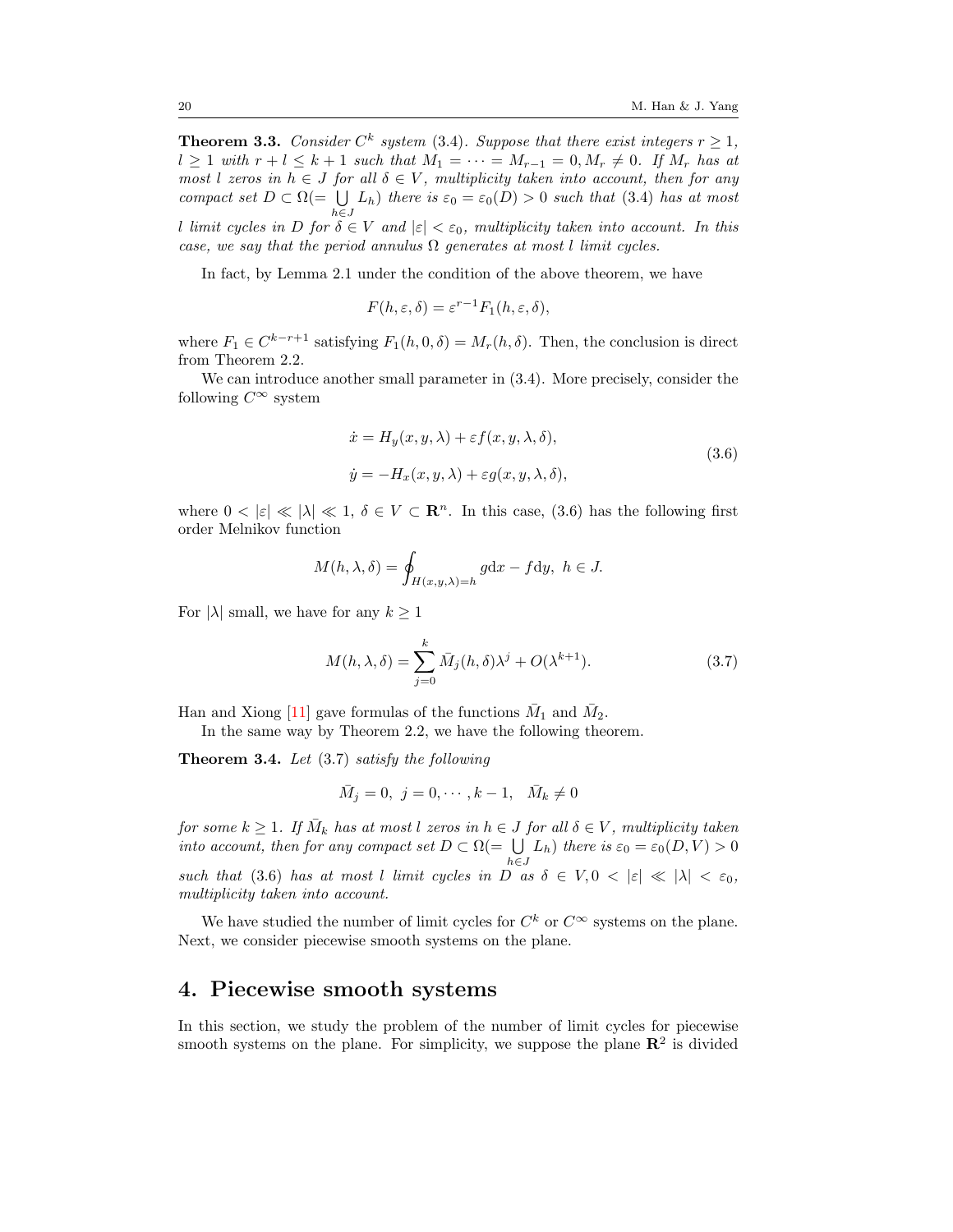into two parts  $\Omega^+$  and  $\Omega^-$  by a  $C^k$  smooth curve  $\Sigma : x = \varphi(y), y \in \mathbf{R}$ , where  $k \geq 1$ . Then,

$$
\mathbf{R}^2 = \Omega^+ \cup \Omega^- \cup \Sigma,
$$

where  $\Omega^+ = \{(x, y)|x > \varphi(y), y \in \mathbf{R}\}\$ and  $\Omega^- = \{(x, y)|x < \varphi(y), y \in \mathbf{R}\}.$ 

Let  $f^{\pm}(x, y)$  and  $g^{\pm}(x, y)$  be four  $C^k$  functions defined on  $\Omega^{\pm} \cup \Sigma$  respectively. Then, we have a piecewise  $C^k$  smooth system of the form

<span id="page-8-0"></span>
$$
\dot{x} = f(x, y), \ \dot{y} = g(x, y) \tag{4.1}
$$

where

$$
f(x,y) = \begin{cases} f^+(x,y), & (x,y) \in \Omega^+, \\ f^-(x,y), & (x,y) \in \Omega^-, \end{cases} g(x,y) = \begin{cases} g^+(x,y), & (x,y) \in \Omega^+, \\ g^-(x,y), & (x,y) \in \Omega^-. \end{cases}
$$

Let [\(4.1\)](#page-8-0) have a clockwise oriented closed orbit  $L = L^+ \cup L^-$ , which crosses the curve  $\Sigma$  twice. More precisely, the intersection  $L \cap \Sigma$  is a set of two different points:  $L \cap \Sigma = \{A, B\}$  with  $L^+ = \widehat{A} \widehat{B} \subset (\Omega^+ \cup \Sigma)$  and  $L^- = \widehat{B} \widehat{A} \subset (\Omega^- \cup \Sigma)$ , and

<span id="page-8-4"></span>
$$
\begin{vmatrix} \varphi' & 1 \\ f^{\pm} & g^{\pm} \end{vmatrix}_{A,B} \neq 0.
$$
 (4.2)

See Figure [1.](#page-8-1)



Figure 1. The crossing closed orbit  $L$ 

<span id="page-8-1"></span>Obviously,  $L^+$  and  $L^-$  are the orbits of the right subsystem

<span id="page-8-2"></span>
$$
\dot{x} = f^+(x, y), \ \dot{y} = g^+(x, y) \tag{4.3}
$$

and the left subsystem

<span id="page-8-3"></span>
$$
\dot{x} = f^-(x, y), \ \dot{y} = g^-(x, y) \tag{4.4}
$$

respectively.

Let  $a_0, b_0 \in \mathbf{R}$  be such that

$$
A = (\varphi(a_0), a_0), B = (\varphi(b_0), b_0).
$$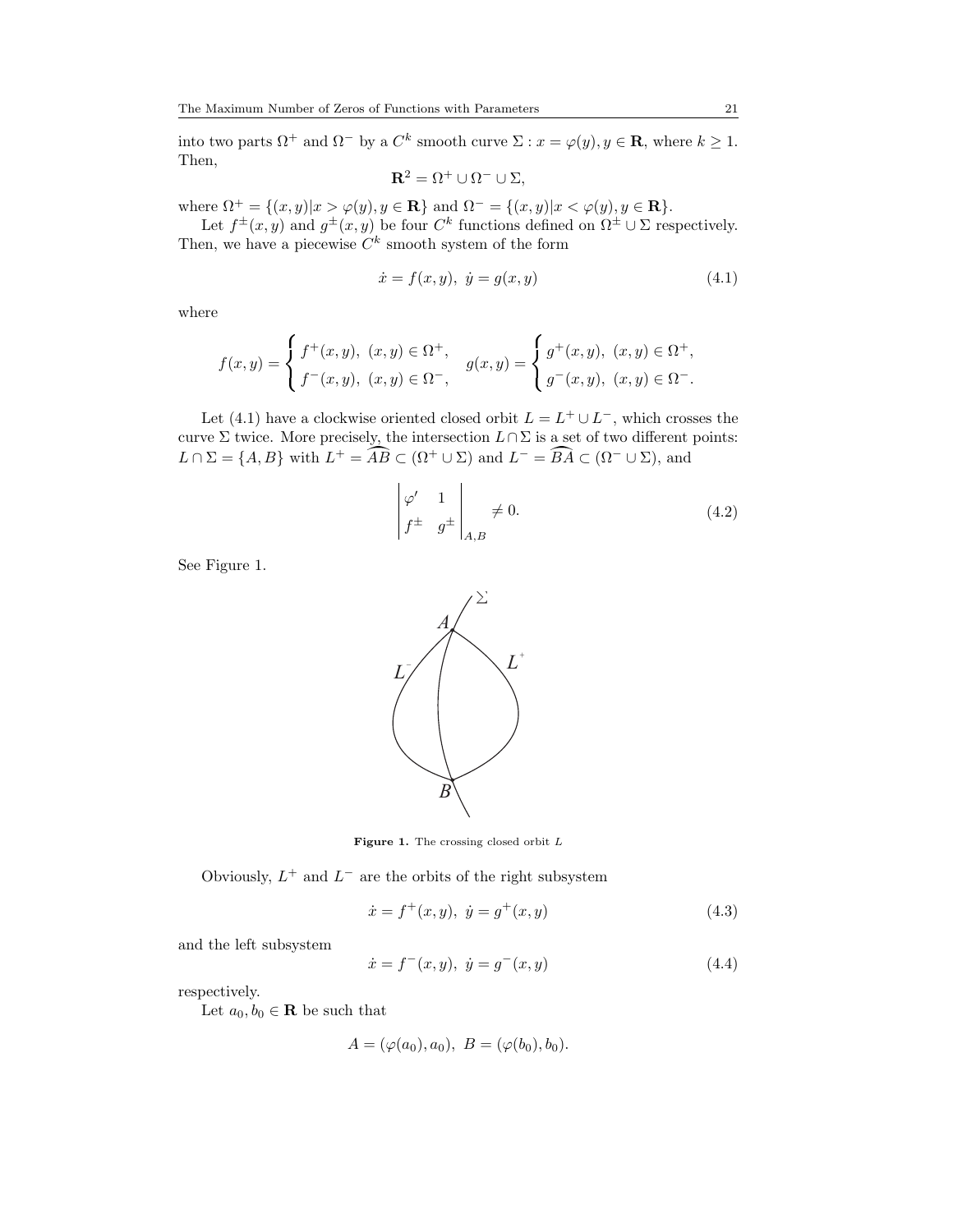Then, for a near  $a_0$  [\(4.3\)](#page-8-2) has an orbit  $L_1^+(a)$  starting from  $A_1(\varphi(a), a)$  and arriving at  $B_1(\varphi(b), b)$ . Similarly, [\(4.4\)](#page-8-3) has an orbit  $L_1^-(b)$  starting from  $B_1$  and arriving at  $A_2(\varphi(c), c)$ . Note that both  $L_1^+ = \widehat{A_1B_1}$  and  $L_1^- = \widehat{B_1A_2}$  are  $C^k$  smooth and that  $\varphi$  is a  $C^k$  smooth function. By [\(4.2\)](#page-8-4) and the implicit function theorem, we can see that  $b = P_1(a) \in C^k$  and  $c = P_2(b) \in C^k$ . Then, we define the Poincaré map of  $(4.1)$  near L as

<span id="page-9-0"></span>
$$
c = P_2(P_1(a)) \equiv P_L(a)
$$
\n(4.5)

for a near  $a_0$ , where  $P_L = P_2 \circ P_1 \in C^k$ . Since L is closed, we have

$$
P_1(a_0) = b_0
$$
,  $P_2(b_0) = a_0$ ,  $P_L(a_0) = a_0$ .

As in the smooth case, we can use  $P<sub>L</sub>$  to define the stability and the multiplicity of  $L$ . For example, for the multiplicity of  $L$  we give the following definition.

**Definition 4.1.** Let  $d(a) = P_L(a) - a$ . If there exists an integer l with  $1 \leq l \leq k$ such that

$$
d^{(l)}(a_0) \neq 0, d^{(j)}(a_0) = 0 \text{ for } 0 \leq j \leq l-1,
$$

then we say that  $L$  is a crossing limit cycle of  $(4.1)$  with multiplicity  $l$  or a limit cycle of multiplicity l for short. When  $l = 1$ , we say that L is simple or hyperbolic.

The following lemma is fundamental for system [\(4.1\)](#page-8-0).

**Lemma 4.1.** For the Poincaré map  $P_L$  of [\(4.1\)](#page-8-0) near L, we have

<span id="page-9-1"></span>
$$
P'_{L}(a_{0}) = \frac{K_{1}}{K_{2}} \exp(I(L)),
$$
\n(4.6)

where

$$
K_1 = (f^+(A) - \varphi'(a_0)g^+(A))(f^-(B) - \varphi'(b_0)g^-(B)),
$$
  
\n
$$
K_2 = (f^+(B) - \varphi'(b_0)g^+(B))(f^-(A) - \varphi'(a_0)g^-(A)),
$$
  
\n
$$
I(L) = \int_{\widehat{AB}} \text{tr} \frac{\partial(f^+, g^+)}{\partial(x, y)} dt + \int_{\widehat{BA}} \text{tr} \frac{\partial(f^-, g^-)}{\partial(x, y)} dt.
$$

Thus, L is a limit cycle of multiplicity 1 if and only if  $\frac{K_1}{K_2} \exp(I(L)) \neq 1$ , and it is stable (resp., unstable) if  $\frac{K_1}{K_2} \exp(I(L)) < 1$  (resp.,  $\frac{K_1}{K_2} \exp(I(L)) > 1$ ).

Proof. Let

$$
u = x - \varphi(y)
$$

so that system [\(4.1\)](#page-8-0) becomes

$$
\dot{u} = f(u + \varphi(y), y) - \varphi'(y)g(u + \varphi(y), y) \equiv \hat{f}(u, y),
$$
  

$$
\dot{y} = g(u + \varphi(y), y) \equiv \hat{g}(u, y).
$$

We need only to find the derivative of the Poincaré map at  $a = a_0$  for the new system. For simplicity, we still use  $P<sub>L</sub>$  to denote the Poincaré map, and use  $P<sub>1</sub>$ ,  $P<sub>2</sub>$ to denote the Poincaré map of the right subsystem

$$
\dot{u} = \hat{f}^+(u, y), \quad \dot{y} = \hat{g}^+(u, y)
$$

for  $(u, y) \in \hat{\Omega}^+$ , and the left subsystem

$$
\dot u=\hat f^-(u,y),\ \dot y=\hat g^-(u,y)
$$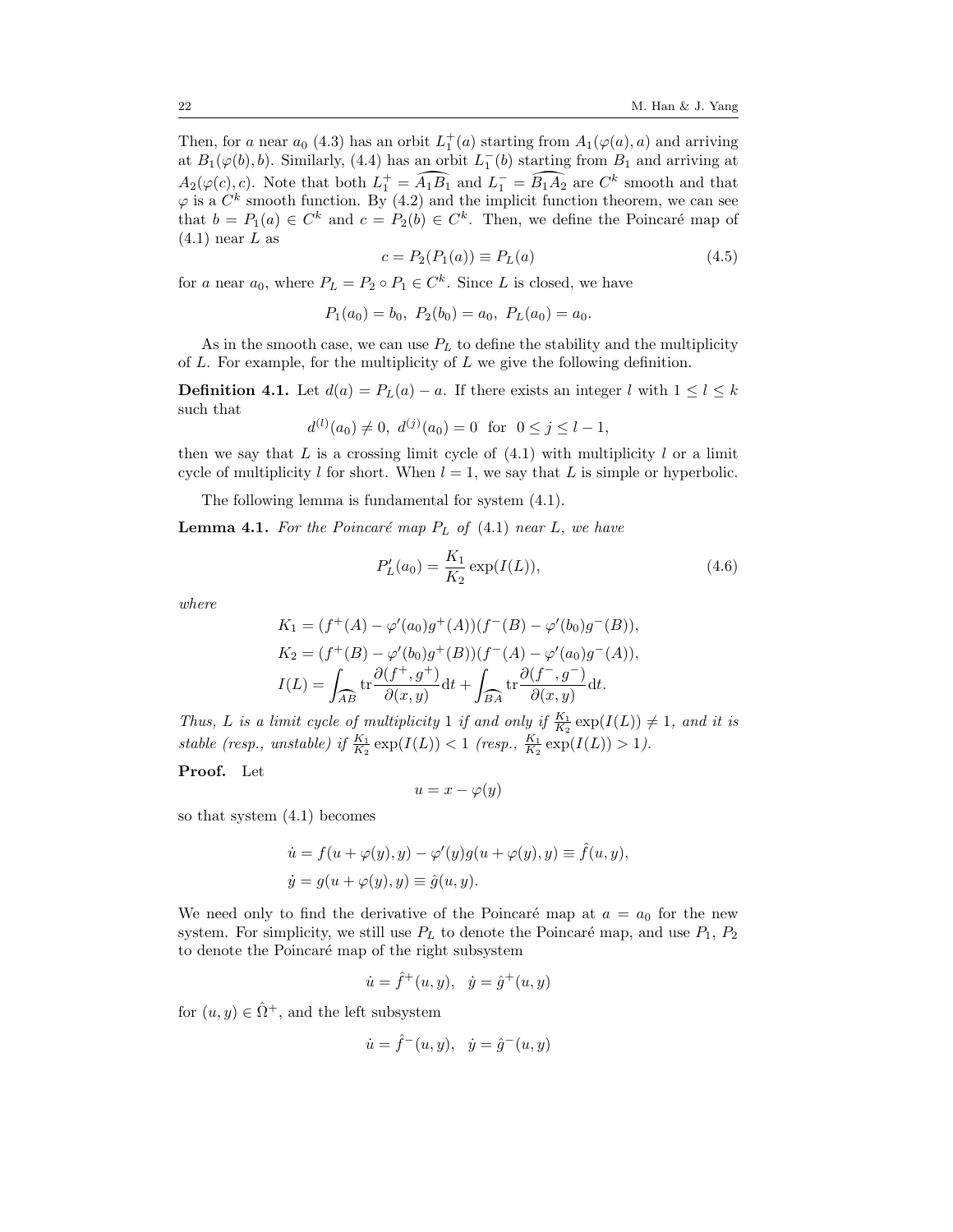for  $(u,y)\in \hat{\Omega}^{-},$  respectively, where

$$
\hat{\Omega}^+ = \{(u, y)|u > 0, y \in \mathbf{R}\}, \ \hat{\Omega}^- = \{(u, y)|u < 0, y \in \mathbf{R}\}.
$$

By a well known result (see  $[18]$  or Lemma 2.3 in  $[14]$ ), we have

<span id="page-10-0"></span>
$$
P_1'(a_0) = \frac{\Delta_1}{\Delta_2} \exp\left(\int\limits_{\overline{AB}} \text{tr}\frac{\partial(\hat{f}^+, \hat{g}^+)}{\partial(u, y)} \text{d}t\right),\tag{4.7}
$$

where

$$
\Delta_1 = \begin{vmatrix} \hat{f}^+(\hat{A}) & 0 \\ \hat{g}^+(\hat{A}) & 1 \end{vmatrix}, \quad \Delta_2 = \begin{vmatrix} \hat{f}^+(\hat{B}) & 0 \\ \hat{g}^+(\hat{B}) & -1 \end{vmatrix}, \quad \hat{A} = (0, a_0), \ \hat{B} = (0, b_0).
$$

It is obvious that

$$
\hat{f}^+(A) = f^+(A) - \varphi'(a_0)g^+(A), \ \hat{f}^+(B) = f^+(B) - \varphi'(b_0)g^+(B),
$$

and

$$
\hat{f}_u^+ + \hat{g}_y^+ = (f_x^+ - \varphi'(y)g_x^+) + (g_x^+ \varphi'(y) + g_y^+) = f_x^+ + g_y^+.
$$

Thus, it follows from [\(4.7\)](#page-10-0)

<span id="page-10-1"></span>
$$
P'_{1}(a_{0}) = -\frac{f^{+}(A) - \varphi'(a_{0})g^{+}(A)}{f^{+}(B) - \varphi'(b_{0})g^{+}(B)} \exp\left(\int \limits_{\widehat{AB}} \text{tr}\frac{\partial(f^{+}, g^{+})}{\partial(x, y)} dt\right).
$$
 (4.8)

Similarly, we have

<span id="page-10-2"></span>
$$
P'_{2}(b_{0}) = -\frac{f^{-}(B) - \varphi'(b_{0})g^{-}(B)}{f^{-}(A) - \varphi'(a_{0})g^{-}(A)} \exp\left(\int \limits_{\widehat{BA}} \text{tr}\frac{\partial(f^{-}, g^{-})}{\partial(x, y)} dt\right).
$$
 (4.9)

Note that by [\(4.5\)](#page-9-0)

$$
P'_L(a_0) = P'_2(b_0)P'_1(a_0).
$$

 $\Box$ 

Then, [\(4.6\)](#page-9-1) follows from [\(4.8\)](#page-10-1) and [\(4.9\)](#page-10-2). This finishes the proof. Now, we consider a perturbed system of the form

<span id="page-10-3"></span>
$$
\dot{x} = F(x, y, \mu), \quad \dot{y} = G(x, y, \mu), \tag{4.10}
$$

where

$$
(F(x, y, \mu), G(x, y, \mu)) = \begin{cases} (F^+(x, y, \mu), G^+(x, y, \mu)), & x > \varphi(y), \\ (F^-(x, y, \mu), G^-(x, y, \mu)), & x < \varphi(y), \end{cases}
$$

with  $\mu \in \mathbb{R}^n, n \geq 1, F^{\pm}, G^{\pm} \in C^k$  in  $(x, y, \mu)$ , satisfying

$$
F^{\pm}(x, y, 0) = f^{\pm}(x, y), \quad G^{\pm}(x, y, 0) = g^{\pm}(x, y).
$$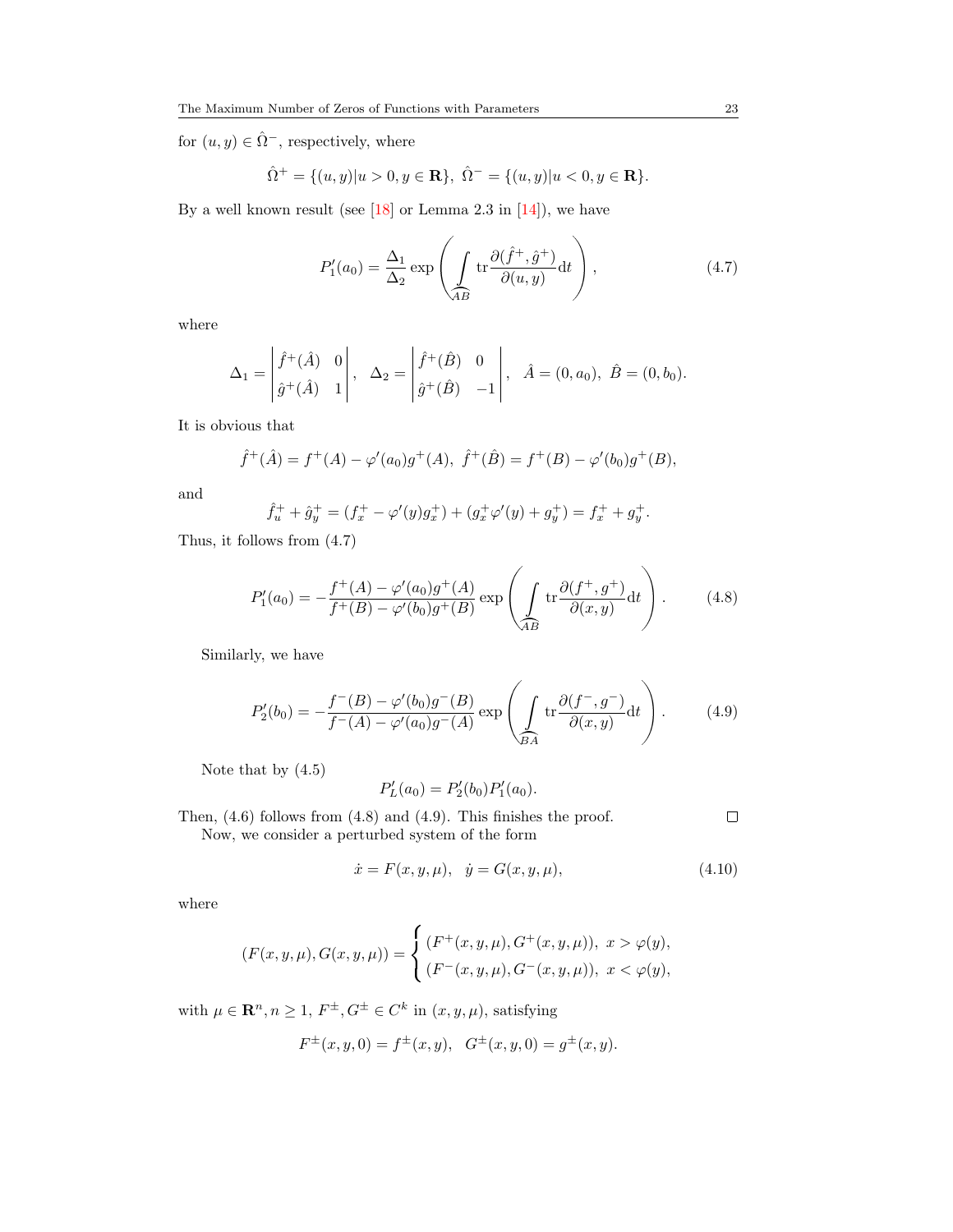As before, we can define the Poincaré map  $\tilde{P}(a, \mu)$  of the above system to be the composition of  $P_1(a,\mu)$  and  $P_2(a,\mu)$  of the right subsystem

$$
\dot{x} = F^+(x, y, \mu), \ \dot{y} = G^+(x, y, \mu)
$$

and the left subsystem

$$
\dot{x} = F^{-}(x, y, \mu), \ \dot{y} = G^{-}(x, y, \mu),
$$

respectively. That is,  $\tilde{P}(a,\mu) = P_2(P_1(a,\mu),\mu)$ . Obviously,  $\tilde{P}(a,0) = P_L(a)$ . Then, using Theorem [2.1](#page-2-3) to the function  $\tilde{P}(a, \mu) - a$ , we obtain the following theorem immediately.

**Theorem 4.1.** Suppose that the unperturbed system  $(4.1)$  has a crossing limit cycle L of multiplicity l with  $1 \leq l \leq k$ . Then, there exist a neighborhood U of L and a constant  $\varepsilon_0 > 0$  such that for all  $|\mu| < \varepsilon_0$  [\(4.10\)](#page-10-3) has at most l limit cycles in U, multiplicity taken into account.

Now, we study Hopf bifurcation for [\(4.10\)](#page-10-3). A basic assumption is that the unperturbed system [\(4.1\)](#page-8-0) of [\(4.10\)](#page-10-3) has a "singular point" like a focus. For convenience we suppose that it is at the origin with  $\varphi(0) = 0$ . More precisely, we give the following definition.

**Definition 4.2.** Consider the piecewise  $C^k$  smooth system [\(4.1\)](#page-8-0) with  $\varphi(0) = 0$ . Suppose that there exist constants  $\varepsilon_2 > \varepsilon_1 > 0$  such that

(i) for any  $a \in (0, \varepsilon_1)$ , the positive orbit of [\(4.3\)](#page-8-2) starting from  $(\varphi(a), a)$  intersects the curve  $\Sigma$  at a point  $(\varphi(b), b)$  with  $b = P_1(a) \in (-\varepsilon_2, 0)$  and  $P_1(0+) = 0$ ;

(ii) for any  $b \in (-\varepsilon_1, 0)$ , the positive orbit of [\(4.4\)](#page-8-3) starting from  $(\varphi(b), b)$  intersects the curve  $\Sigma$  at a point  $(\varphi(c), c)$  with  $c = P_2(b) \in (0, \varepsilon_2)$  and  $P_2(0-) = 0$ .

Let  $P_0(a) = P_2(P_1(a))$ . If  $P_0(a) \neq a$  for all  $a \in (0, \varepsilon_1)$ , we call the origin as a focus of [\(4.1\)](#page-8-0). If  $P_0(a) = a$  for all  $a \in (0, \varepsilon_1)$ , we call the origin as a center of (4.1).

Further, we say the focus at the origin to be stable (resp., unstable) if  $P_0(a) < a$ (resp.,  $P_0(a) > a$ ) for all  $a \in (0, \varepsilon_1)$ .

For the sake of convenience, we suppose  $\varphi = 0$  and  $F^{\pm}, G^{\pm} \in C^{\infty}$  in  $(x, y, \mu)$ . In this case, for [\(4.1\)](#page-8-0) Liu and Han [\[15\]](#page-21-2) gave a definition of the succession function or the displacement function  $d(a)$  for  $0 < |a| \ll 1$  as follows:

$$
d(a) = \begin{cases} P_2(P_1(a)) - a, & 0 < a \ll 1, \\ 0, & a = 0, \\ P_1(P_2(a)) - a, & 0 < -a \ll 1. \end{cases}
$$

and proved that the function  $d(a)$  has a positive zero near  $a = 0$  if and only if it has a negative zero near  $a = 0$ .

As we know, there are four types of foci:  $PP$ ,  $FF$ ,  $PF$  and  $FP$ , where " $P$ " means parabolic and " $F$ " means "focus" (See [\[4\]](#page-20-8), [\[3\]](#page-20-9)). Then, Han and Zhang [\[12\]](#page-20-10) gave a definition for elementary focus as follows.

**Definition 4.3.** Suppose that the origin is a focus of system  $(4.1)$  with the orbits near the origin being oriented clockwise.

(i) The origin is called an elementary focus of  $PP$  type of system  $(4.1)$ , if

<span id="page-11-0"></span>
$$
H_P^{\pm} : f^{\pm}(0,0) = 0, f_y^{\pm}(0,0) > 0, \pm g^{\pm}(0,0) < 0.
$$
 (4.11)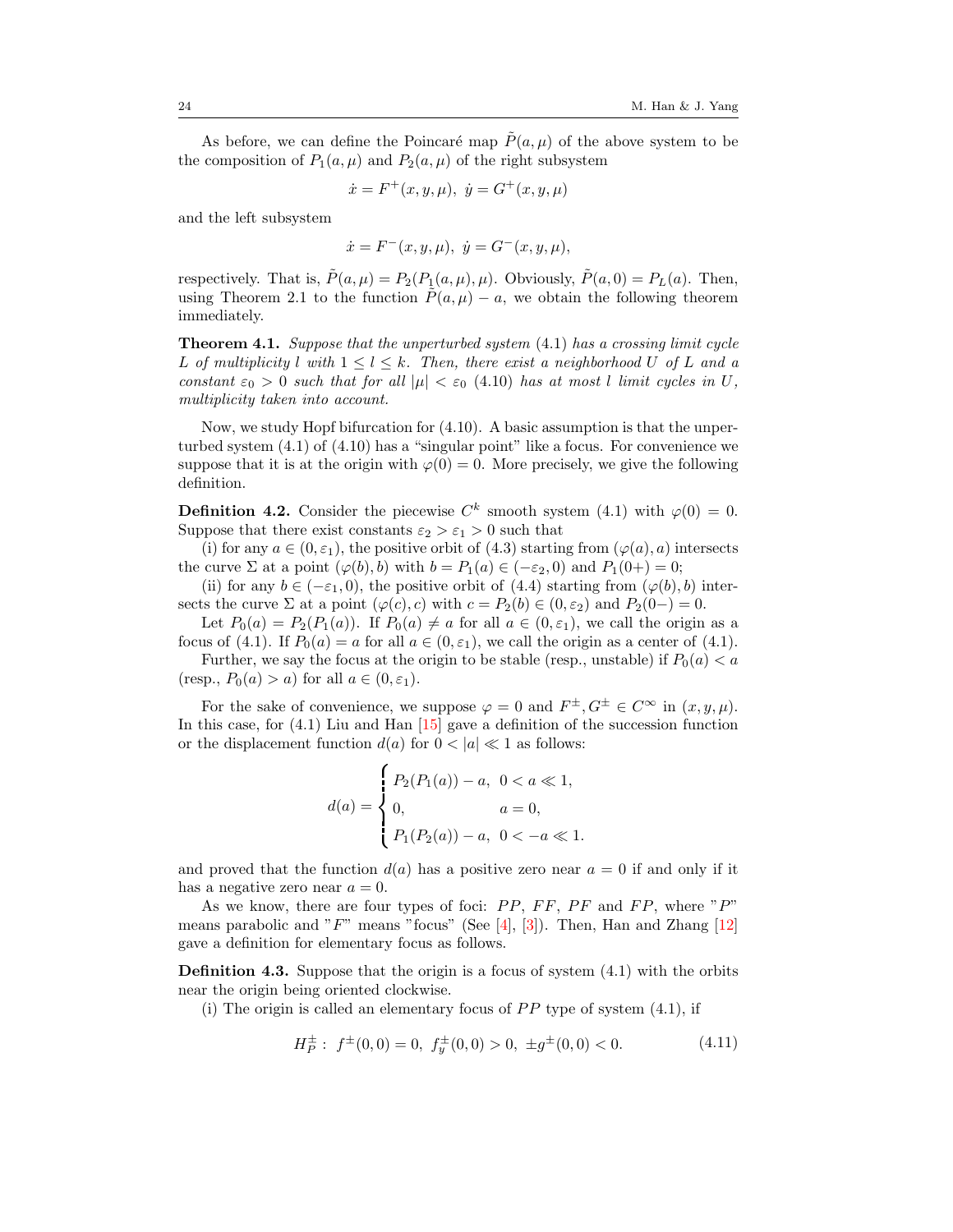(ii) The origin is called an elementary focus of  $FF$  type of system  $(4.1)$ , if

<span id="page-12-0"></span>
$$
H_F^{\pm} : \begin{cases} f^{\pm}(0,0) = 0, \ g^{\pm}(0,0) = 0, \ f_y^{\pm}(0,0) > 0, \\ (f_x^{\pm}(0,0) - g_y^{\pm}(0,0))^2 + 4f_y^{\pm}(0,0)g_x^{\pm}(0,0) < 0. \end{cases}
$$
(4.12)

(iii) The origin is called an elementary focus of  $FP$  or  $PF$  type of system  $(4.1)$ , if  $H_P^-$  in [\(4.11\)](#page-11-0) and  $H_F^+$  in [\(4.12\)](#page-12-0) hold or  $H_P^+$  in (4.11) and  $H_F^-$  in (4.12) hold.

Han and Zhang [\[12\]](#page-20-10) proved that the function d is  $C^{\infty}$  for  $0 \le a \ll 1$ , if the origin is an elementary focus. Hence, in this case we can write

<span id="page-12-1"></span>
$$
d(a) = \sum_{i \ge 1} V_i a^i, \ \ 0 \le a \ll 1. \tag{4.13}
$$

Similarly, if the origin is an elementary focus of  $(4.10)$  for all small  $|\mu|$ , then we can define a displacement function  $d(a, \mu) = O(a)$  for  $0 < |a| \ll 1$  for the system which is  $C^{\infty}$  for  $0 \le a \ll 1$ . Hence, we can write  $\tilde{d}(a, \mu) = ad_1(a, \mu)$  with  $d_1(a, \mu) \in C^{\infty}$ for  $0 \leq |a| \ll 1$ . Note that PF type can be changed to FP type by exchanging x and y. We need only to consider the focus of  $FF$ ,  $PP$  and  $FP$  types.

First, for the focus of FF type, Liu and Han [\[15\]](#page-21-2) proved that if (i)  $d(a)$  =  $V_k a^k + O(a^{k+1})$  with  $V_k \neq 0$  and  $k \geq 2$  and (ii) the origin is an elementary focus of [\(4.10\)](#page-10-3) for all small  $|\mu|$ , then there are at most  $k-1$  limit cycles of (4.10) bifurcated from the origin for all small  $|\mu|$ . Then, Liang and Han [\[13\]](#page-21-3) obtained a very similar result for the case of  $FP$  type.

In fact, by using Theorem 2.1 to the function  $d_1(a, \mu)$ , we can obtain immediately the following theorem which improve slightly the related results obtained in Liu and Han [\[15\]](#page-21-2) and Liang and Han [\[13\]](#page-21-3).

**Theorem 4.2.** Let the following two conditions be satisfied: (i)  $d(a) = V_k a^k +$  $O(a^{k+1})$  with  $V_k \neq 0$  and  $k \geq 2$ ; (ii) the origin is an elementary focus of FF or FF type of [\(4.10\)](#page-10-3) for all small |µ|, then there are at most k – 1 limit cycles of (4.10) bifurcated from the origin for all small  $|\mu|$ , multiplicity taken into account.

Suppose that the origin is a focus of  $PP$  type of system  $(4.1)$ . Liang and Han  $[13]$ introduced the following function

$$
F_0(a) = \begin{cases} P_1(a) - P_2^{-1}(a), a > 0, \\ 0, & a = 0, \\ P_1^{-1}(a) - P_2(a), a < 0, \end{cases}
$$

and proved that  $F_0(a) = O(a^2) \in C^{\infty}$  for all |a| small and that the coefficients in the expansion

<span id="page-12-2"></span>
$$
F_0(a) = \sum_{i \ge 2} V_i^* a^i, \ |a| \ll 1 \tag{4.14}
$$

satisfy

$$
V_{2k+1}^* = O(|V_2^*, V_4^*, \cdots, V_{2k}^*|), k \ge 1.
$$

Further, the coefficients  $V_i$  in [\(4.13\)](#page-12-1) and those in [\(4.14\)](#page-12-2) have the relationship

$$
V_i = (-1)^{i+1} V_i^* + O(|V_2^*, V_3^*, \cdots, V_{i-1}^*|), \ i \ge 3,
$$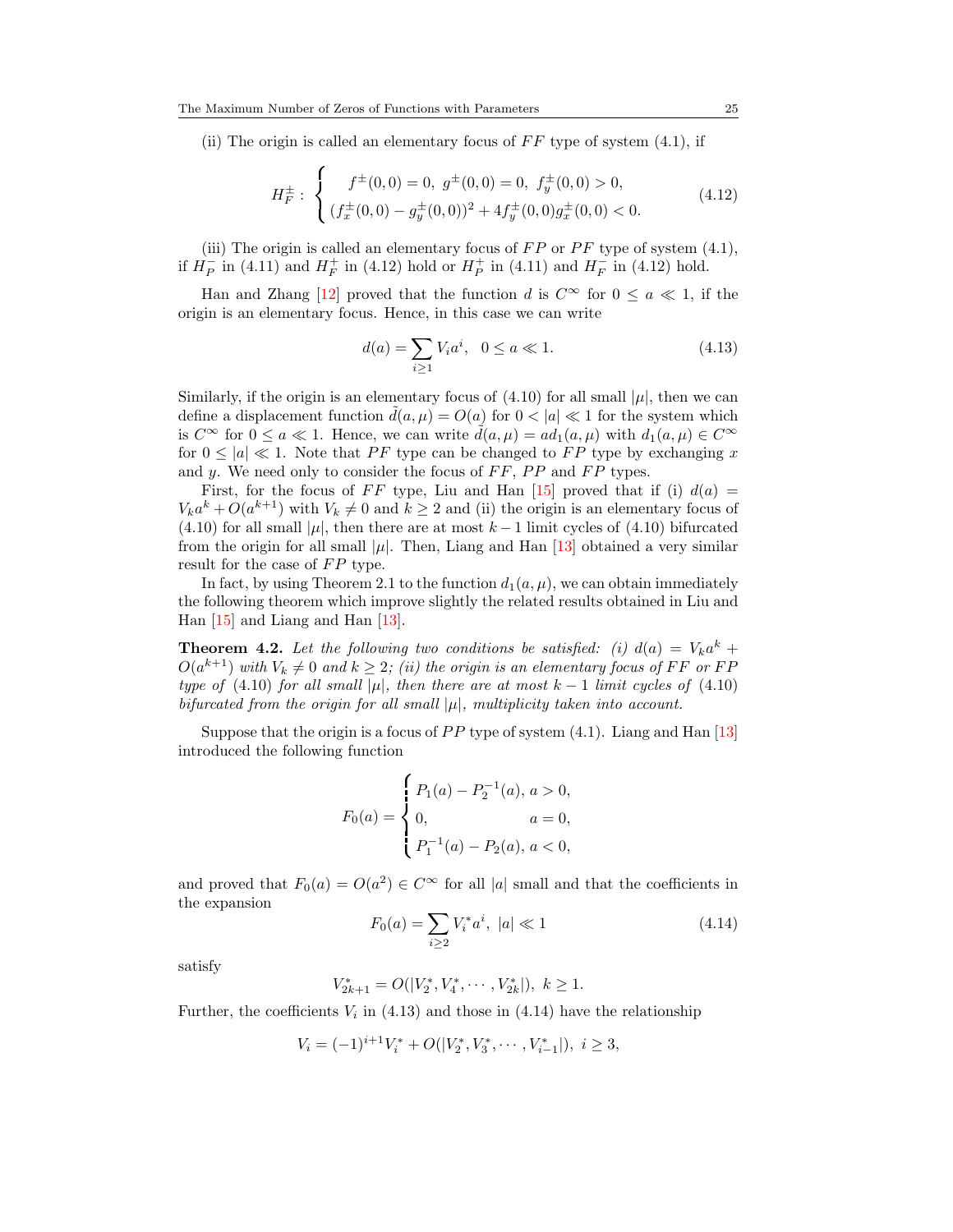which give

$$
V_{2k+1} = O(|V_2, V_4, \cdots, V_{2k}|), \ k \ge 1.
$$

If the origin is an elementary focus of PP type of [\(4.10\)](#page-10-3) for all small  $|\mu|$ , then we can define a  $C^{\infty}$  function  $\tilde{F}(a, \mu)$  with  $\tilde{F}(a, 0) = F_0(a)$  and

$$
\tilde{F}(a,\mu) = \sum_{i\geq 2} \tilde{V}_i(\mu) a^i, \ |a| \ll 1,
$$

where

$$
\tilde{V}_{2j+1}(\mu) = O(|\tilde{V}_2(\mu), \tilde{V}_4(\mu), \cdots, \tilde{V}_{2j}(\mu)|), \ j \ge 1.
$$

Then, note that the function  $\tilde{F}(a, \mu)$  has a positive (or negative ) zero near  $a = 0$ if and only if system [\(4.10\)](#page-10-3) has a limit cycle near the origin. By using Theorem 2.1 to the function  $\tilde{F}$ , we have the following theorem.

**Theorem 4.3.** Suppose that the origin is an elementary focus of PP type of  $(4.10)$ for  $|\mu|$  small. If for some  $k \geq 1$ 

$$
V_2 = V_4 = \dots = V_{2k} = 0, V_{2k+2} \neq 0,
$$

then for small  $|\mu|$  system [\(4.10\)](#page-10-3) has at most k limit cycles near the origin, multiplicity taken into account.

The above theorem is an improvement to the first part of Theorem 2.2 given in [\[13\]](#page-21-3).

Next, we consider a piecewise smooth near-Hamiltonian system of the following form:

<span id="page-13-0"></span>
$$
\begin{pmatrix}\n\dot{x} \\
\dot{y}\n\end{pmatrix} = \begin{cases}\n\begin{pmatrix}\nH_y^+(x, y) + \varepsilon p^+(x, y, \varepsilon, \delta) \\
-H_x^+(x, y) + \varepsilon q^+(x, y, \varepsilon, \delta)\n\end{pmatrix}, \quad x > 0, \\
\begin{pmatrix}\nH_y^-(x, y) + \varepsilon p^-(x, y, \varepsilon, \delta) \\
-H_x^-(x, y) + \varepsilon q^-(x, y, \varepsilon, \delta)\n\end{pmatrix}, \quad x \le 0,\n\end{cases}
$$
\n(4.15)

where  $H^{\pm}$ ,  $p^{\pm}$  and  $q^{\pm}$  are  $C^{\infty}$  functions,  $\varepsilon$  is a sufficiently small real parameter, and  $\delta$  is a vector of bounded parameters. Suppose system [\(4.15\)](#page-13-0) satisfies the following assumptions:

(I) There exist an interval  $J = (\alpha, \beta)$  and two points  $A(h) = (0, a(h))$  and  $B(h) = (0, b(h))$  such that for  $h \in J$ ,

$$
H^+(A(h)) = H^+(B(h)) = h,
$$
  

$$
H^-(A(h)) = H^-(B(h)), \quad a(h) > b(h).
$$

(II) The equation  $H^+(x, y) = h, x \ge 0$ , defines an orbital arc  $L_h^+$  starting from  $A(h)$  and ending at  $B(h)$ ; the equation  $H^-(x,y) = H^-(A(h))$ ,  $x \leq 0$ , defines an orbital arc  $L_h^-$  starting from  $B(h)$  and ending at  $A(h)$ , such that system  $(4.15)|_{\varepsilon=0}$  $(4.15)|_{\varepsilon=0}$ has a family of clockwise oriented periodic orbits  $L_h = L_h^+ \cup L_h^-$ .

(III) The curves  $L_h^{\pm}$ ,  $h \in J$  are not tangent to the switch plane  $x = 0$  at points  $A(h)$  and  $B(h)$ . In other words,  $H_y^{\pm}(A) \neq 0$  and  $H_y^{\pm}(B) \neq 0$  for each  $h \in J$ .

Under the conditions  $(I)$ – $(III)$ , the closed orbits  $\{L_h\}$  yield a crossing period annulus. The author [\[15\]](#page-21-2) established a bifurcation function  $F(h, \varepsilon)$  defined by

$$
H^+(B_{\varepsilon}) - H^+(A) = \varepsilon F(h, \varepsilon, \delta),
$$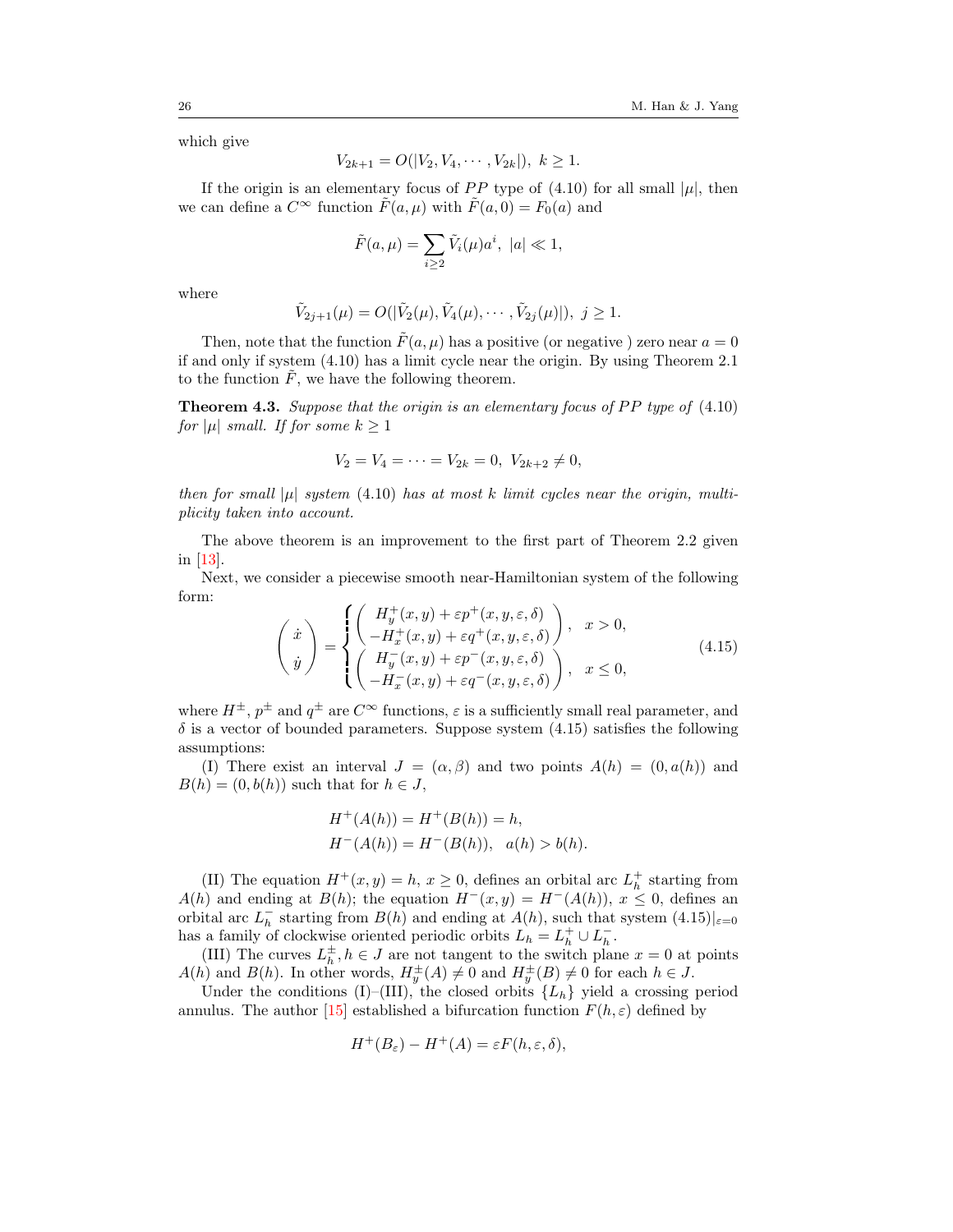where  $B_{\varepsilon}$  denotes the second intersection point of the positive orbit of [\(4.15\)](#page-13-0) starting from A with  $x = 0$  satisfying  $\lim_{\varepsilon \to 0} B_{\varepsilon} = A$ . Let  $M(h, \delta) = F(h, 0, \delta)$ , which is called the first order Melnikov function of system  $(4.15)$ . Then, from  $[9, 15]$  $[9, 15]$  $[9, 15]$ 

$$
M(h,\delta) = \int_{\widehat{AB}} q^+ dx - p^+ dy|_{\varepsilon=0} + \frac{H_y^+(A)}{H_y^-(A)} \int_{\widehat{BA}} q^- dx - p^- dy|_{\varepsilon=0}, \ h \in J. \tag{4.16}
$$

The authors [\[9,](#page-20-11)[15\]](#page-21-2) gave some results on the number of limit cycles by using the zeros of the first order Melnikov function  $M(h, \delta)$  bifurcating from the period annulus or a center of FF type. From [\(4.16\)](#page-14-0), one can see that  $M \in C^{\infty}(J)$ . In general, we have for  $h \in J$  and  $|\varepsilon|$  sufficiently small

<span id="page-14-0"></span>
$$
F(h, \varepsilon, \delta) = \sum_{j \geq 0} M_j(h, \delta) \varepsilon^j,
$$

where  $M_j \in C^{\infty}(J)$ . Then, applying Theorem 2.2 to the function F, we obtain the following bifurcation theorem.

Theorem 4.4. Consider the near-Hamiltonian system [\(4.15\)](#page-13-0) with the conditions (I)–(III). Suppose that  $M_k \neq 0$  for some  $k \geq 0$  such that

$$
F(h, \varepsilon, \delta) = \sum_{j \ge k} M_j(h, \delta) \varepsilon^j.
$$

If  $M_k$  has at most l zeros in  $h \in J$  for all bounded  $\delta$ , multiplicity taken into account, then for small  $|\varepsilon| > 0$  and bounded  $\delta$  system [\(4.15\)](#page-13-0) has at most l limit cycles bifurcating from the period annulus defined by  $L_h$ , multiplicity taken into account.

If the system we consider has the following form

$$
\label{eq:2.1} \left(\begin{array}{c} \dot{x} \\ \dot{y} \end{array}\right)=\begin{cases} \left(\begin{array}{c} f_1^+(x,y)+\varepsilon f_2^+(x,y,\varepsilon) \\ g_1^+(x,y)+\varepsilon g_2^+(x,y,\varepsilon) \end{array}\right), \ \ x>0, \\ \left(\begin{array}{c} f_1^-(x,y)+\varepsilon f_2^-(x,y,\varepsilon) \\ g_1^-(x,y)+\varepsilon g_2^-(x,y,\varepsilon) \end{array}\right), \ \ x\leq 0, \end{cases}
$$

where the functions  $f_1^{\pm}, f_2^{\pm}, g_1^{\pm}$  and  $g_2^{\pm}$  are  $C^{\infty}$  functions such that the above unperturbed system has integrating factors  $\mu_1$  and  $\mu_2$  and first integrals  $H^+$  and  $H^$ respectively for  $x > 0$  and  $x \leq 0$ , satisfying

$$
\begin{aligned}\n\mu_1 f_1^+ &= H_y^+, \quad \mu_1 g_1^+ = -H_x^+, \\
\mu_2 f_1^- &= H_y^-, \quad \mu_2 g_1^- = -H_x^-,\n\end{aligned}
$$

then it is equivalent to a near-Hamiltonian system of the form [\(4.15\)](#page-13-0), and the corresponding first order Melnikov function has the form

$$
M(h) = \int_{\widehat{AB}} \mu_1(g_2^+ \mathrm{d}x - f_2^+ \mathrm{d}y)|_{\varepsilon=0} + \frac{H_y^+(A)}{H_y^-(A)} \int_{\widehat{BA}} \mu_2(g_2^- \mathrm{d}x - f_2^- \mathrm{d}y)|_{\varepsilon=0}.
$$

Finally, in this section we consider a piecewise smooth near-Hamiltonian system with multiple parameters of the form:

<span id="page-14-1"></span>
$$
\begin{pmatrix}\n\dot{x} \\
\dot{y}\n\end{pmatrix} = \begin{cases}\n\begin{pmatrix}\nH_y^+(x, y, \lambda) + \varepsilon p^+(x, y, \delta, \lambda) \\
-H_x^+(x, y, \lambda) + \varepsilon q^+(x, y, \delta, \lambda)\n\end{pmatrix}, & x > 0, \\
\begin{pmatrix}\nH_y^-(x, y, \lambda) + \varepsilon p^-(x, y, \delta, \lambda) \\
-H_x^-(x, y, \lambda) + \varepsilon q^-(x, y, \delta, \lambda)\n\end{pmatrix}, & x \le 0,\n\end{cases}
$$
\n(4.17)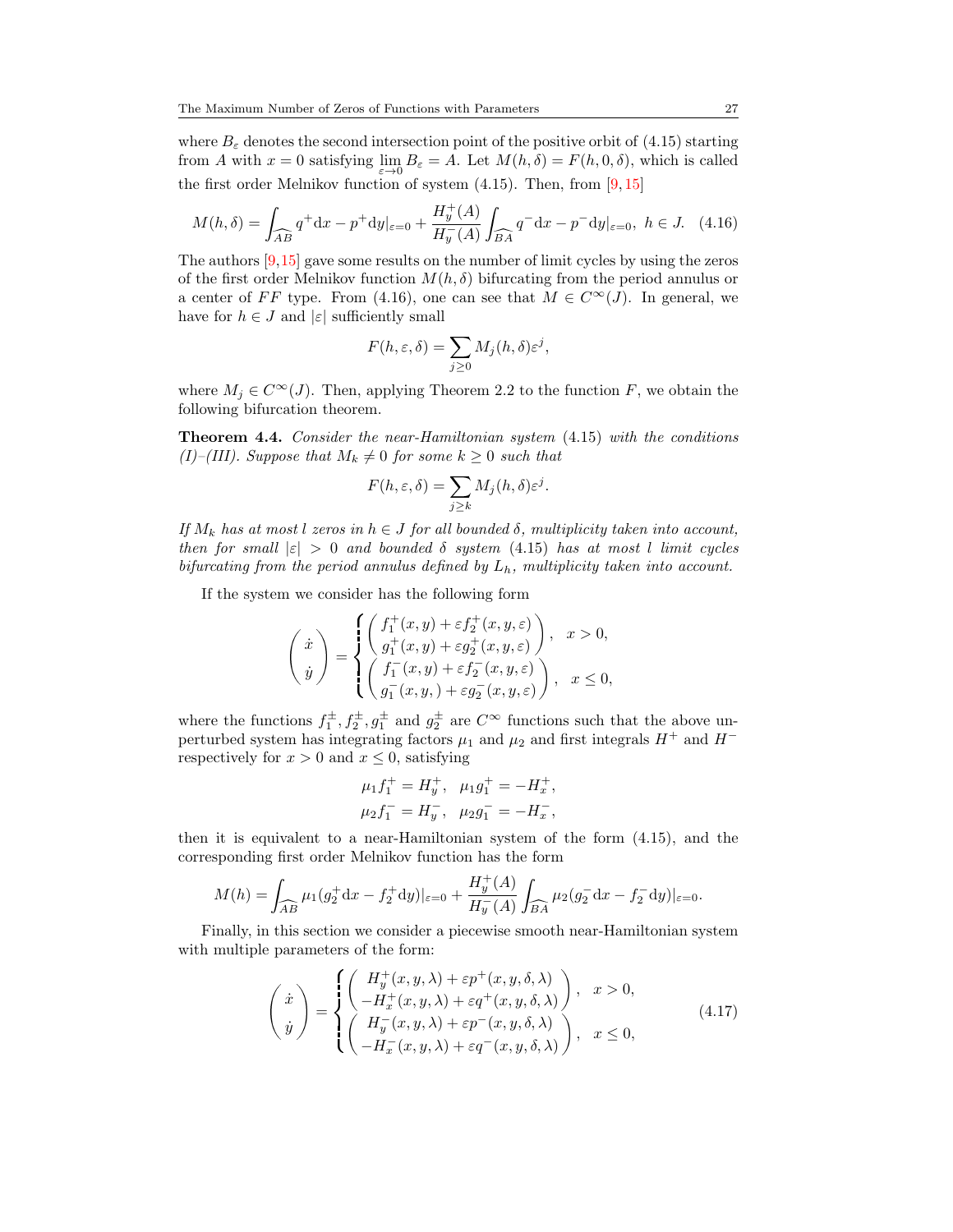where  $H^{\pm}$ ,  $p^{\pm}$  and  $q^{\pm}$  are  $C^{\infty}$  functions,  $\lambda$  and  $\varepsilon$  are both sufficiently small real parameters with  $0 < \varepsilon \ll \lambda \ll 1$ , and  $\delta$  is a vector of bounded parameters. Suppose system  $(4.17)$  satisfies the following assumptions like  $(4.15)$ :

(I<sup>\*</sup>) There exist an interval  $J = (\alpha, \beta)$  and two points  $A_{\lambda}(h) = (0, a(h, \lambda))$  and  $B_{\lambda}(h) = (0, b(h, \lambda))$  such that for  $h \in J$ ,

$$
H^+(A_\lambda(h), \lambda) = H^+(B_\lambda(h), \lambda) = h,
$$
  

$$
H^-(A_\lambda(h), \lambda) = H^-(B_\lambda(h), \lambda), \quad a(h, \lambda) > b(h, \lambda).
$$

 $(II^*)$  The equation  $H^+(x, y, \lambda) = h, x \geq 0$ , defines an orbital arc  $L_h^+$  starting from  $A_\lambda(h)$  and ending at  $B_\lambda(h)$ ; the equation  $H^-(x, y, \lambda) = H^-(A_\lambda(h), \lambda), x \leq 0$ , defines an orbital arc  $\overline{L}_h^-$  starting from  $B_\lambda(h)$  and ending at  $A_\lambda(h)$ , such that system  $(4.17)|_{\varepsilon=0}$  $(4.17)|_{\varepsilon=0}$  has a family of clockwise oriented periodic orbits  $L_h = L_h^+ \cup L_h^-$ .

 $(III^*)$  The curves  $L_h^{\pm}$ ,  $h \in J$  are not tangent to the switch plane  $x = 0$  at points  $A_{\lambda}(h)$  and  $B_{\lambda}(h)$ . In other words,  $H_y^{\pm}(A_{\lambda}, \lambda) \neq 0$  and  $H_y^{\pm}(B_{\lambda}, \lambda) \neq 0$  for each  $h \in J$ .

Under the conditions  $(I^*)$ – $(III^*)$ , we have the first order Melnikov function of system [\(4.17\)](#page-14-1)

$$
M(h,\delta,\lambda) = \int_{\widehat{A_{\lambda}B_{\lambda}}} q^{+} dx - p^{+} dy + \frac{H_y^{+}(A_{\lambda},\lambda)}{H_y^{-}(A_{\lambda},\lambda)} \int_{\widehat{B_{\lambda}A_{\lambda}}} q^{-} dx - p^{-} dy. \tag{4.18}
$$

Since  $\lambda$  is small, we have the expansion below

<span id="page-15-0"></span>
$$
M(h, \delta, \lambda) = \sum_{j \geq 0} \widetilde{M}_j(h, \delta) \lambda^j.
$$

The function  $M(h, \delta, \lambda)$  can be used to study the number of limit cycles bifurcating from a period annulus, a center or a homoclinic and heteroclinic loop. Recently, Han and Liu [\[8\]](#page-20-12) obtained formulas of  $M_1(h,\delta)$  and  $M_2(h,\delta)$  by using [\(4.18\)](#page-15-0).

Similar to Theorem [3.4,](#page-7-2) we have

Theorem 4.5. Let

$$
\widetilde{M}_j = 0, \ j = 0, \cdots, k - 1, \ \widetilde{M}_k \neq 0
$$

for some  $k \geq 1$ . If  $\widetilde{M}_k$  has at most l zeros in  $h \in J$  for all  $\delta$  in a bounded set V, multiplicity taken into account, then for any compact set  $D \subset \Omega$ (=  $\bigcup L_h$ ) there  $h\epsilon J$ is  $\varepsilon_0 = \varepsilon_0(D, V) > 0$  such that [\(4.17\)](#page-14-1) has at most l limit cycles in  $\overline{D}$  as  $\delta \in V$ ,  $0 < |\varepsilon| \ll |\lambda| < \varepsilon_0$ , multiplicity taken into account.

### 5. One dimensional periodic differential equations

In this section, we consider the problem of finding the number of periodic solutions for one dimensional periodic differential equations.

Let J be an open interval of **R** and f be a  $C^k$  function on  $\mathbf{R} \times J$  satisfying

$$
f(t + T, x) = f(t, x), \ T > 0, \ (t, x) \in \mathbf{R} \times J.
$$

Then, the function f defines a periodic differential equation as follows

<span id="page-15-1"></span>
$$
\dot{x} = f(t, x). \tag{5.1}
$$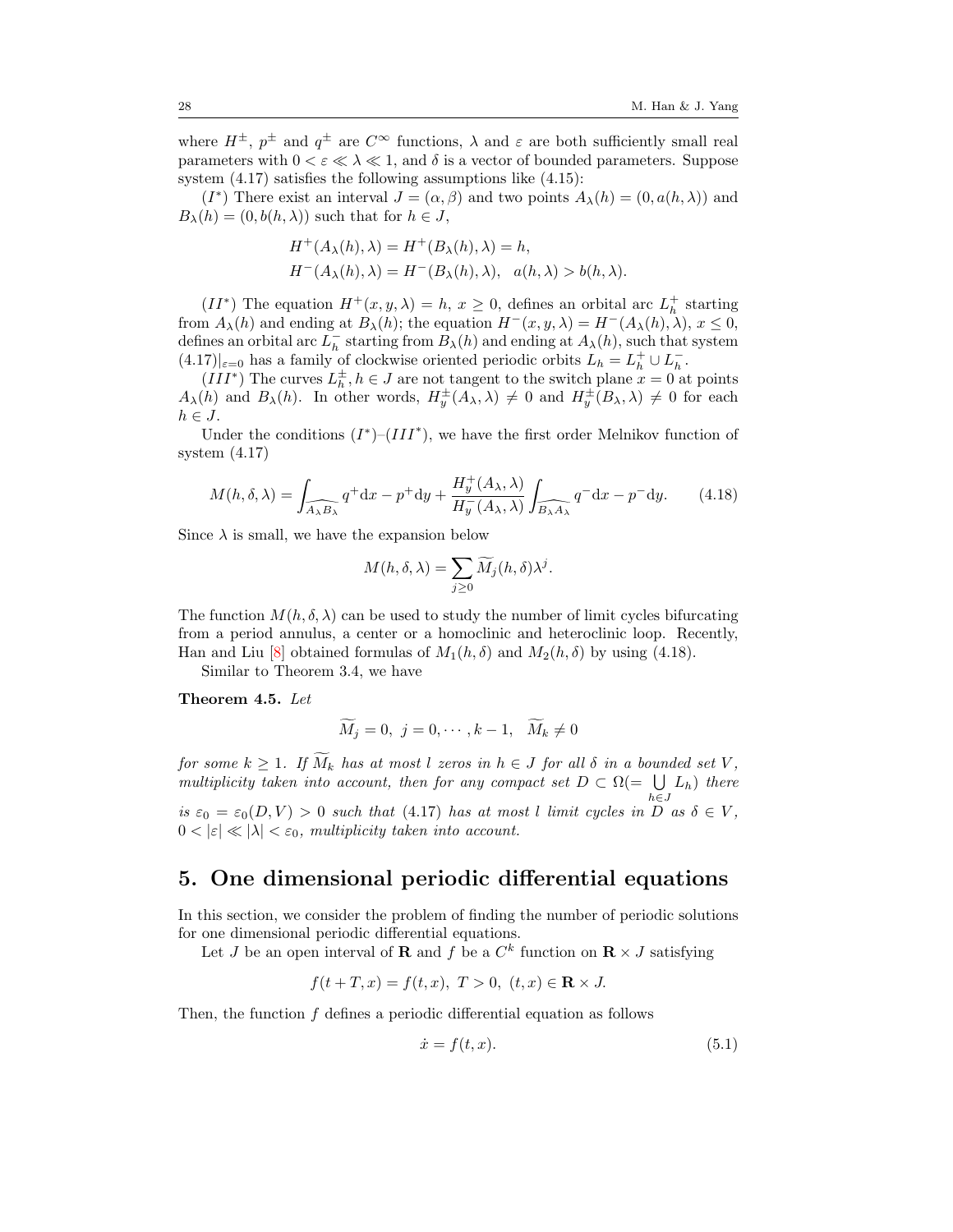Suppose that [\(5.1\)](#page-15-1) has a T periodic solution  $x = \varphi(t), t \in \mathbf{R}$ . Then, for all  $x_0$ near  $\varphi(0)$  [\(5.1\)](#page-15-1) has a unique solution  $x(t, x_0)$  satisfying  $x(0, x_0) = x_0$  and defined for  $t \in [0, T]$ . Define  $P(x_0) = x(T, x_0)$  which is called the Poincaré map of [\(5.1\)](#page-15-1) near the solution  $\varphi(t)$ . Let  $d(x_0) = P(x_0) - x_0$ , which is called the displacement function of [\(5.1\)](#page-15-1) near  $\varphi(t)$ . Obviously, we have  $P, d \in C^k$  and

$$
P(\bar{x}_0) = \bar{x}_0, \ d(\bar{x}_0) = 0,
$$

where  $\bar{x}_0 = \varphi(0)$ .

**Definition 5.1.** If  $d^{(l)}(\bar{x}_0) \neq 0, d^{(j)}(\bar{x}_0) = 0$  for  $j = 0, \dots, l-1$  for some  $1 \leq l \leq k$ , then we say that the periodic solution  $\varphi$  has multiplicity l.

Now, consider a perturbed system of the form

<span id="page-16-0"></span>
$$
\dot{x} = f(t, x) + F(t, x, \mu) \tag{5.2}
$$

where  $\mu \in \mathbb{R}^m$ , F is  $C^k$  in  $(t, x, \mu) \in \mathbb{R} \times J \times \mathbb{R}^m$ ,  $F(t, x, 0) = 0$  and F is T-periodic in t. For  $|\mu|$  small [\(5.1\)](#page-15-1) has the Poincaré map  $P(x_0, \mu)$  and the displacement function  $d(x_0, \mu) = P(x_0, \mu) - x_0$  near  $\varphi$ . If the periodic solution  $\varphi$  has multiplicity l, then

$$
\frac{\partial^l d}{\partial x_0^l}(\bar{x}_0,0)\neq 0, \ \frac{\partial^j d}{\partial x_0^j}(\bar{x}_0,0)=0, \ j=0,\cdots, l-1.
$$

Thus, by Theorem [2.1](#page-2-3) we have the following theorem immediately.

**Theorem 5.1.** Consider  $C^k$  periodic equation [\(5.2\)](#page-16-0). If for  $\mu = 0$  it has a periodic solution  $x = \varphi(t)$  of multiplicity l with  $1 \leq l \leq k$ , then for all |µ| small [\(5.2\)](#page-16-0) has at most *l* periodic solutions near  $\varphi$ , multiplicity taken into account.

Next, consider a periodic differential equation of the form

<span id="page-16-1"></span>
$$
\dot{x} = F_0(t, x) + \varepsilon F(t, x, \varepsilon),\tag{5.3}
$$

where  $x \in \mathbf{R}$ ,  $F_0 \in C^{k+1}$ ,  $F \in C^k$ ,  $F_0$  and  $F$  are T-periodic in  $t, k \ge 1$ . Suppose that there exists an open interval  $J \subset \mathbf{R}$  such that for  $\varepsilon = 0$  [\(5.3\)](#page-16-1) has a family of T−periodic solutions  $x = p(t, x_0)$  satisfying  $p(0, x_0) = x_0$  with  $x_0 \in J$ . Then, p is a  $C^k$  function in  $(t, x_0) \in \mathbf{R} \times J$ . Let  $x(t, x_0, \varepsilon)$  denote the solution of  $(5.3)$  with  $x(0, x_0, \varepsilon) = x_0 \in J$ . We can write

$$
x(t, x_0, \varepsilon) = p(t, x_0) + \varepsilon \bar{x}(t, x_0, \varepsilon),
$$

where  $\bar{x}(0, x_0, \varepsilon) = 0$ . One can see easily that the function  $\bar{x}$  satisfies a periodic differential equation of the form

$$
\dot{\bar{x}} = \bar{F}(t, \bar{x}, \varepsilon), \ \bar{F} \in C^k
$$

with

$$
\bar{F}(t,\bar{x},0) = \frac{\partial F_0}{\partial x}(t,p)x_1 + F(t,p,0),
$$

where  $x_1 = \bar{x}(t, x_0, 0)$ . This shows that  $\bar{x}$  is  $C^k$  for  $(t, x_0) \in \mathbf{R} \times J$  and  $|\varepsilon|$  small. From the equation  $\dot{x}_1 = \bar{F}(t, x_1, 0)$ , we can solve that

$$
x_1(t, x_0) = e^{K(t, x_0)} \int_0^t e^{-K(s, x_0)} F(s, p(s, x_0), 0) ds,
$$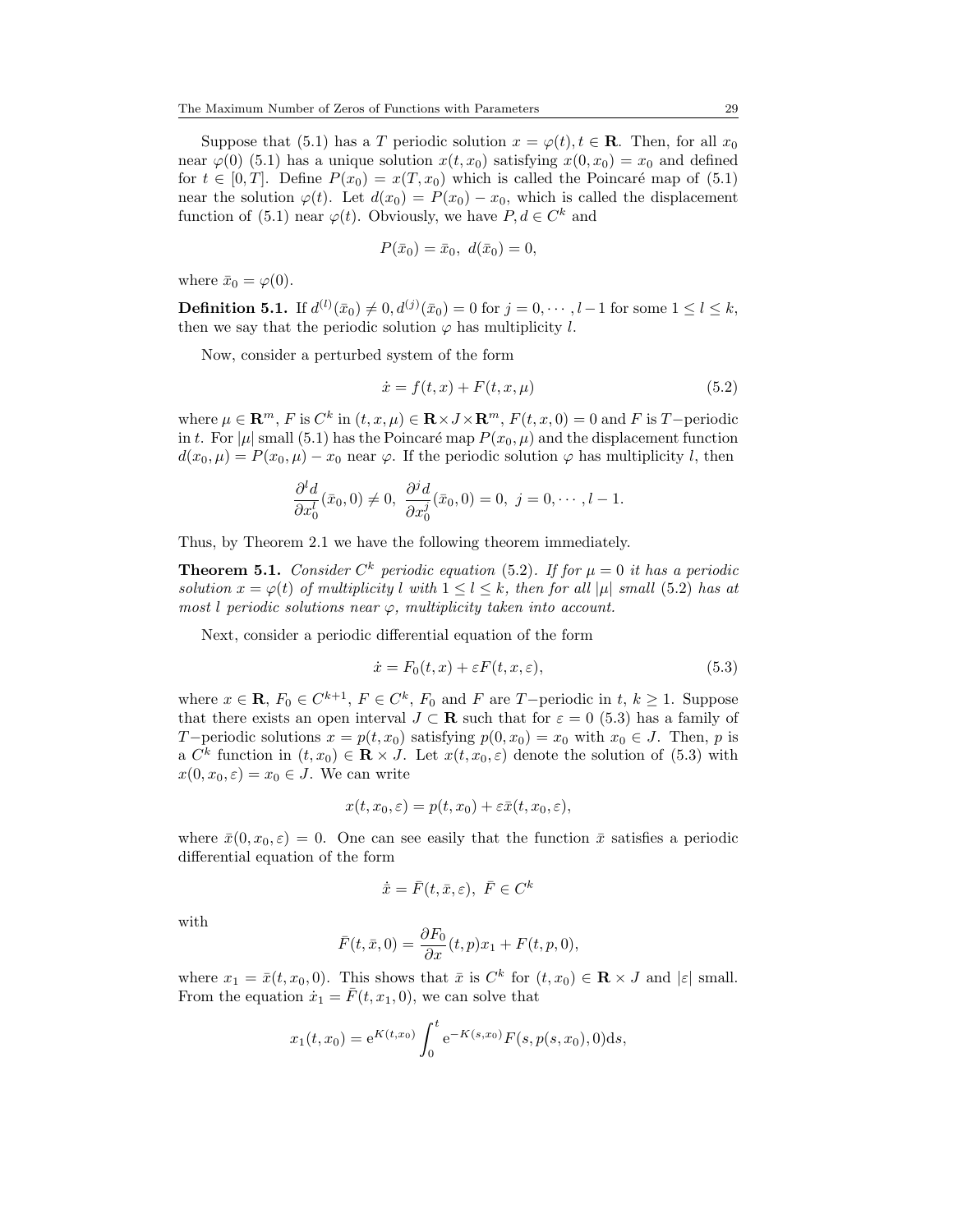where

$$
K(t, x_0) = \int_0^t \frac{\partial F_0}{\partial x}(s, p(s, x_0), 0) \mathrm{d}s.
$$

Note that  $p(t, x_0)$  satisfies

$$
\dot{p} = F_0(t, p), \ \ p(0, x_0) = x_0.
$$

It follows that

$$
\frac{\partial p}{\partial x_0}(t, x_0) = e^{K(t, x_0)}, \frac{\partial p}{\partial x_0}(0, x_0) = 1.
$$

Hence,

$$
e^{K(T,x_0)} = \frac{\partial p}{\partial x_0}(T,x_0) = \frac{\partial p}{\partial x_0}(0,x_0) = 1.
$$

Therefore,

$$
\bar{x}(T, x_0, 0) = x_1(T, x_0) = \int_0^T \left[ \frac{\partial p}{\partial x_0}(t, x_0) \right]^{-1} F(t, p(t, x_0), 0) dt.
$$

Then, we have

<span id="page-17-1"></span>
$$
d(x_0, \varepsilon) = P(x_0, \varepsilon) - x_0 = \varepsilon \bar{d}(x_0, \varepsilon), \tag{5.4}
$$

where  $P$  and  $d$  denote the Poincaré map and displacement function of  $(5.3)$  respectively with  $\bar{d} \in C^k$  and

<span id="page-17-2"></span>
$$
\bar{d}(x_0, 0) = \int_0^T \left[\frac{\partial p}{\partial x_0}(t, x_0)\right]^{-1} F(t, p(t, x_0), 0) \, \mathrm{d}t \equiv d_0(x_0). \tag{5.5}
$$

In general, we have for  $0 \leq l \leq k$ 

$$
\bar{d}(x_0,\varepsilon)=\sum_{j=0}^l d_j(x_0)\varepsilon^j+o(\varepsilon^l),\ x_0\in J,
$$

with

$$
d_j(x_0) = \frac{1}{j!} \frac{\partial^j \bar{d}}{\partial x_0^j}(x_0, 0) \in C^{k-j}.
$$

Now, applying Theorem 2.2 to the function d we have the following theorem.

**Theorem 5.2.** Consider [\(5.3\)](#page-16-1). Suppose that there exists  $0 \le l \le k$  such that

$$
d_l(x_0) \neq 0, \ d_j(x_0) \equiv 0, \ j = 0, \cdots, l-1.
$$

If  $d_l$  has at most n zeros in  $x_0 \in J$  for some integer n with  $0 \leq n \leq k-l$ , multiplicity taken into account, then for any closed interval  $I \subset J$  there exists a constant  $\varepsilon_0 > 0$ such that for all  $0 < |\varepsilon| < \varepsilon_0$  Equation [\(5.3\)](#page-16-1) has at most n periodic solutions whose ranges are in the set  $t \in \mathbf{R}$ , $x_0 \in I$  $p(t, x_0)$ , multiplicity taken into account.

Now, we consider a periodic differential equation with double small parameters of the form

<span id="page-17-0"></span>
$$
\dot{x} = F_0(t, x, \lambda) + \varepsilon F(t, x, \lambda),\tag{5.6}
$$

where  $F_0$  and F are  $C^{\infty}$  functions, T-periodic in t and  $0 < \varepsilon \ll \lambda \ll 1$  with  $F_0(t, x, 0) = 0$ . Suppose  $\varepsilon = 0$  [\(5.6\)](#page-17-0) has a family of periodic solutions  $x = p(t, x_0, \lambda)$ ,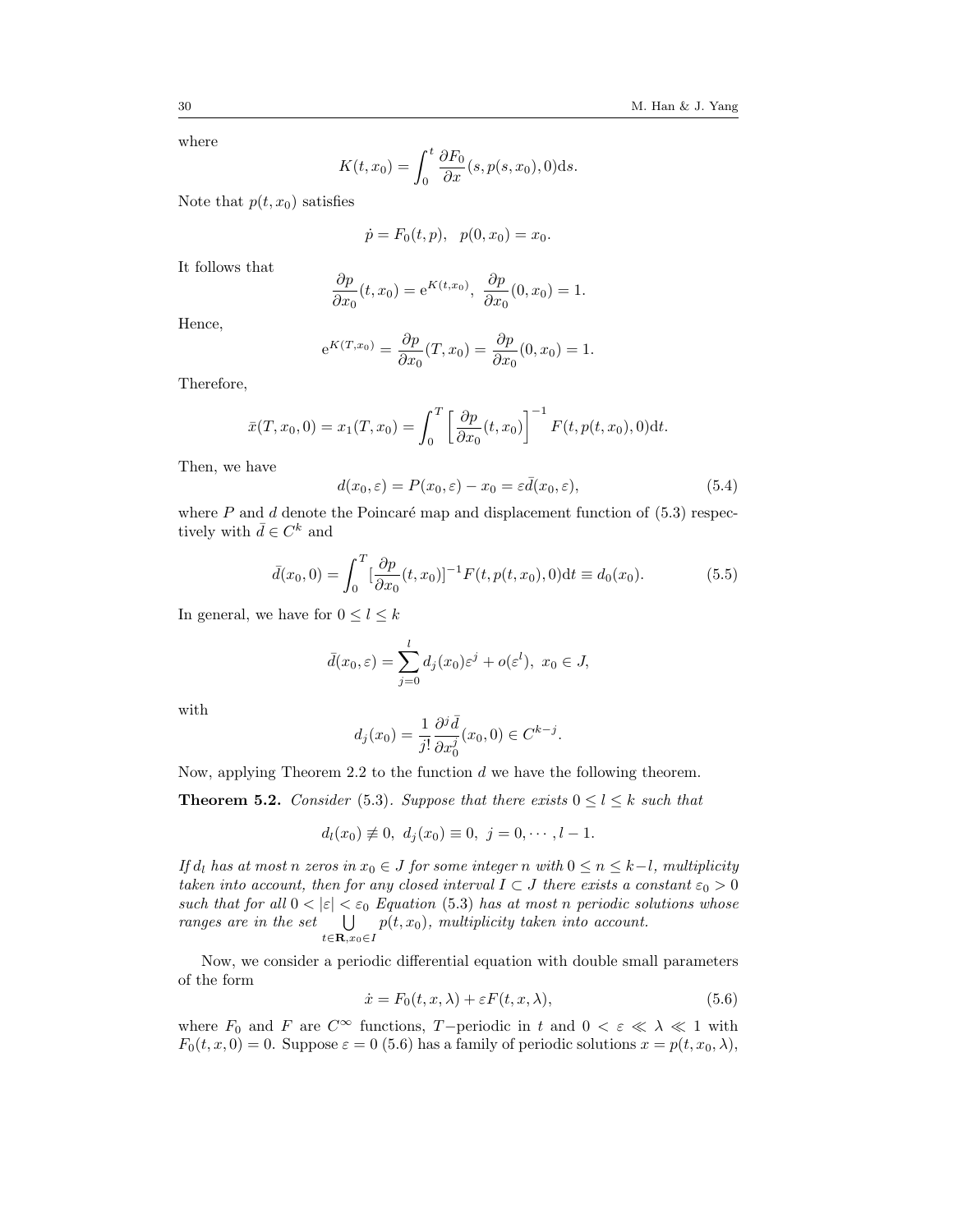$x_0 \in J_\lambda$  with  $p(0, x_0, \lambda) = x_0$ . Then, by [\(5.4\)](#page-17-1) and [\(5.5\)](#page-17-2), Equation [\(5.6\)](#page-17-0) has a displacement function of the form

$$
d(x_0, \varepsilon, \lambda) = \varepsilon \bar{d}(x_0, \varepsilon, \lambda),
$$
  

$$
\bar{d}(x_0, 0, \lambda) = \int_0^T \left[\frac{\partial p}{\partial x_0}(t, x_0, \lambda)\right]^{-1} F(t, p(t, x_0, \lambda), \lambda) dt.
$$

Noting  $\bar{d} \in C^{\infty}$ , we can write

$$
\bar{d}(x_0, 0, \lambda) = \sum_{j \ge 0} \tilde{d}_j(x_0) \lambda^j.
$$

Applying Theorem [2.2](#page-3-0) to the function  $\overline{d}$ , we have the following theorem.

**Theorem 5.3.** Consider [\(5.6\)](#page-17-0). If there exist integers  $k \geq 0, l \geq 1$  such that

$$
\widetilde{d}_k(x_0) \neq 0, \ \widetilde{d}_j(x_0) \equiv 0, \ 0 \leq j \leq k-1
$$

and that  $\widetilde{d}_k$  has at most l zeros in  $x_0 \in \mathbf{R}$ , multiplicity taken into account, then for any compact interval  $I \subset \mathbf{R}$  there exists a constant  $\delta > 0$  such that for  $0 < \varepsilon \ll$  $\lambda < \delta$  [\(5.6\)](#page-17-0) has at most l periodic solutions whose range is in I, multiplicity taken into account.

The formulas of  $\tilde{d}_j(x_0)$  have been given in [\[17\]](#page-21-4).

In the following, we consider a T-periodic differential equation of the form

<span id="page-18-0"></span>
$$
\frac{\mathrm{d}x}{\mathrm{d}t} = \varepsilon F(t, x, \varepsilon, \delta),\tag{5.7}
$$

with  $T > 0$  constant, F being given for  $0 \le t \le T$  by

$$
F(t, x, \varepsilon, \delta) = \begin{cases} F_1(t, x, \varepsilon, \delta), & (t, x) \in D_1, \\ F_2(t, x, \varepsilon, \delta), & (t, x) \in D_2, \\ \dots \\ F_k(t, x, \varepsilon, \delta), & (t, x) \in D_k, \end{cases}
$$

where  $x \in J \subset R$  with J an open interval,  $|\varepsilon| < \varepsilon_0$ ,  $\delta \in V \subset R^n$  with V a compact set, and k C<sup>r</sup> functions  $F_j(t, x, \varepsilon, \delta)$  are defined for all  $(t, x) \in U(\overline{D}_j)$  with  $U(\overline{D}_j)$ being an open set containing  $\bar{D}_j$ ,  $\bar{D}_j$  denoting the closure of the set  $D_j$  which has the following form

$$
D_j = \{(t, x)|h_{j-1}(x) \le t < h_j(x), x \in J\}, \quad j = 1, \cdots, k,
$$

where  $h_j(x)$  are  $C^r$  functions defined on J satisfying

$$
h_0(x) = 0 < h_1(x) < \cdots < h_{k-1}(x) < T = h_k(x), \quad x \in J, \ k \ge 2, \ r \ge 1.
$$

Define

$$
l_j = \{(t, x)|t = h_j(x), x \in J\}, \ \ j = 0, \cdots, k.
$$

Then, equation [\(5.7\)](#page-18-0) has the switch lines  $l_1, \dots, l_{k-1}$ . We call it a k-piecewise  $C^r$ smooth periodic equation, as called in Han  $[6]$ .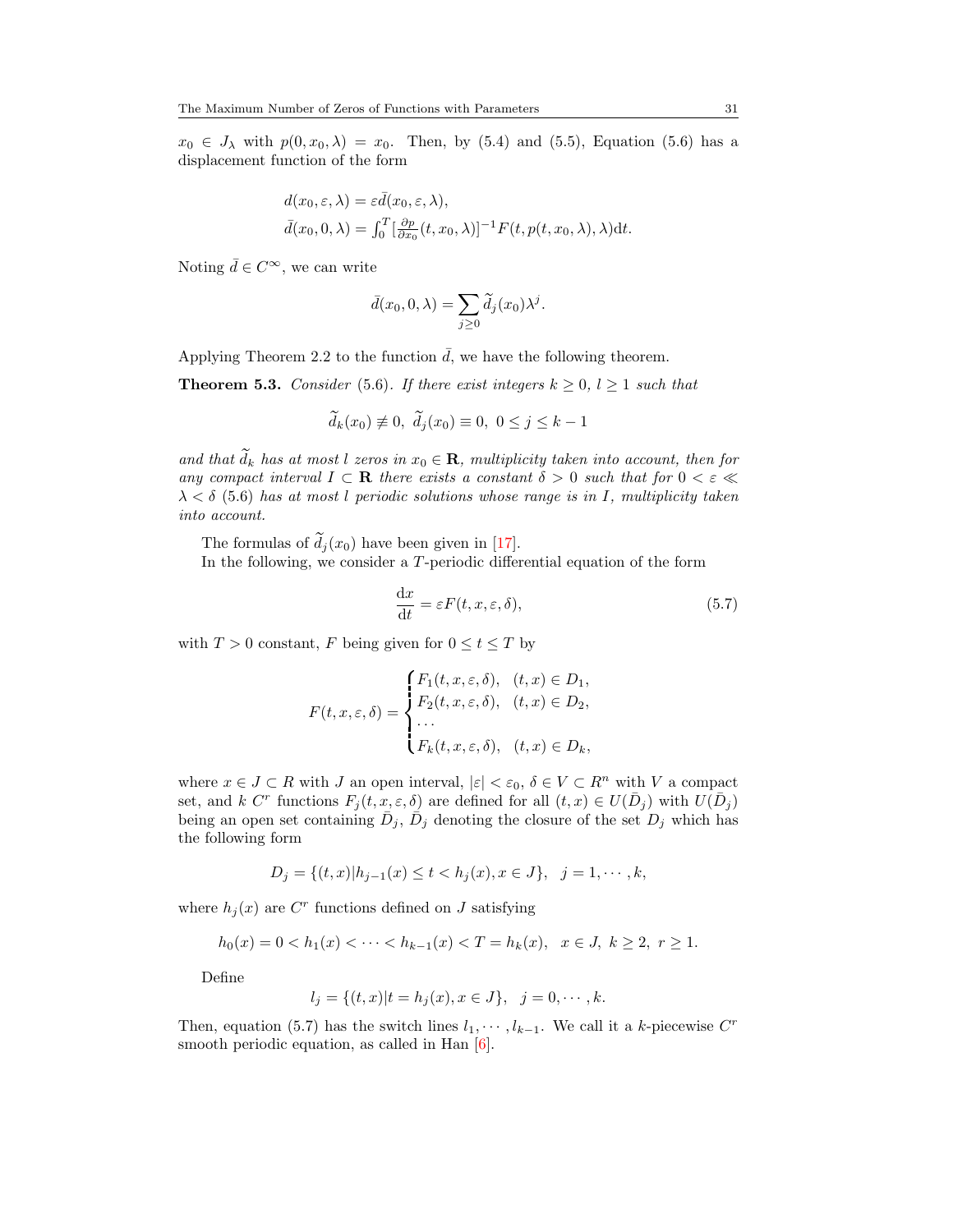Let

$$
f(x,\delta) = \int_0^T F(t,x,0,\delta)dt = \sum_{j=1}^k \int_{h_{j-1}(x)}^{h_j(x)} F(t,x,0,\delta)dt.
$$

For  $x_0 \in J$ , denoted by  $x(t, x_0, \varepsilon, \delta)$  the solution of equation [\(5.7\)](#page-18-0) satisfying  $x(0)$  =  $x_0$  for  $t \in [0, T]$ . As we did for smooth equations, the author [\[6\]](#page-20-3) defined the Poincaré map of  $(5.7)$  as

$$
P(x_0, \varepsilon, \delta) = x(T, x_0, \varepsilon, \delta) = x_0 + \varepsilon \bar{g}_k(x_0, \varepsilon, \delta),
$$
\n(5.8)

and obtained that  $\bar{q}_k(x, 0, \delta) = f(x, \delta)$ . Also, the author [\[6\]](#page-20-3) proved that for any given closed interval  $I \subset J$ , there exists  $\varepsilon^* > 0$  such that the function  $\bar{g}_k(x_0, \varepsilon, \delta)$ is well defined and of  $C^r$  in  $(x_0, \varepsilon, \delta)$  for all  $x_0 \in I$ ,  $|\varepsilon| < \varepsilon^*$  and  $\delta \in V$ . Thus, by Lemma [2.1,](#page-1-0) we have the following expansion in  $\varepsilon$ 

<span id="page-19-0"></span>
$$
\bar{g}_k(x,\varepsilon,\delta) = \sum_{j=1}^r f_j(x,\delta) \varepsilon^{j-1} + o(\varepsilon^{r-1})
$$
\n(5.9)

for  $x \in I$ ,  $|\varepsilon| < \varepsilon^*$  and  $\delta \in V$ , where

$$
f_j(x,\delta) = \frac{1}{(j-1)!} \frac{\partial^{j-1} \bar{g}_k}{\partial \varepsilon^{j-1}}(x,0,\delta) \in C^{r-j+1}.
$$

By applying Theorem [2.2](#page-3-0) to [\(5.9\)](#page-19-0), we have the following theorem immediately.

**Theorem 5.4.** Consider the periodic equation [\(5.7\)](#page-18-0). If there exist integers  $l \geq$  $1, m \geq 1$  satisfying  $l + m \leq r + 1$  such that

$$
f_l(x,\delta) \neq 0, \ f_j(x,\delta) \equiv 0, \ 1 \leq j \leq l-1,
$$

and that the function  $f_l$  has at most m zeros in  $x \in J$  for all  $\delta \in V$ , multiplicity taken into account, then for any closed interval  $I \subset J$ , there exists  $\varepsilon_1 = \varepsilon_1(I) > 0$ , such that for  $0 < |\varepsilon| < \varepsilon_1, \delta \in V$  the periodic equation [\(5.7\)](#page-18-0) has at most m Tperiodic solutions, multiplicity taken into account with the property that the range of each of them is a subset of I.

**Remark 5.1.** If  $F(t, 0, \varepsilon, \delta) = 0, J = (0, +\infty)$ , and the first non-zero function  $f_l$ has at most m zeros in  $x \in J$  for all  $\delta \in V$ , multiplicity taken into account, then for any  $N > 0$ , there exists  $\varepsilon_1 = \varepsilon_1(N) > 0$  such that for  $0 < |\varepsilon| < \varepsilon_1$ ,  $\delta \in V$ , [\(5.7\)](#page-18-0) has at most m positive periodic solutions, multiplicity taken into account, whose ranges are subsets of (0, N].

Clearly,  $f_1(x, \delta) = f(x, \delta)$ . By Lemma 9 (the fundamental lemma) of [\[16\]](#page-21-5), we have

$$
f_2(x,\delta) = \int_0^T \left( D_x \tilde{F}_1(t,x,\delta) \int_0^t \tilde{F}_1(s,x,\delta)ds + \tilde{F}_2(t,x,\delta) \right) dt,
$$

where

$$
\widetilde{F}_1(t, x, \delta) = F(t, x, 0, \delta),
$$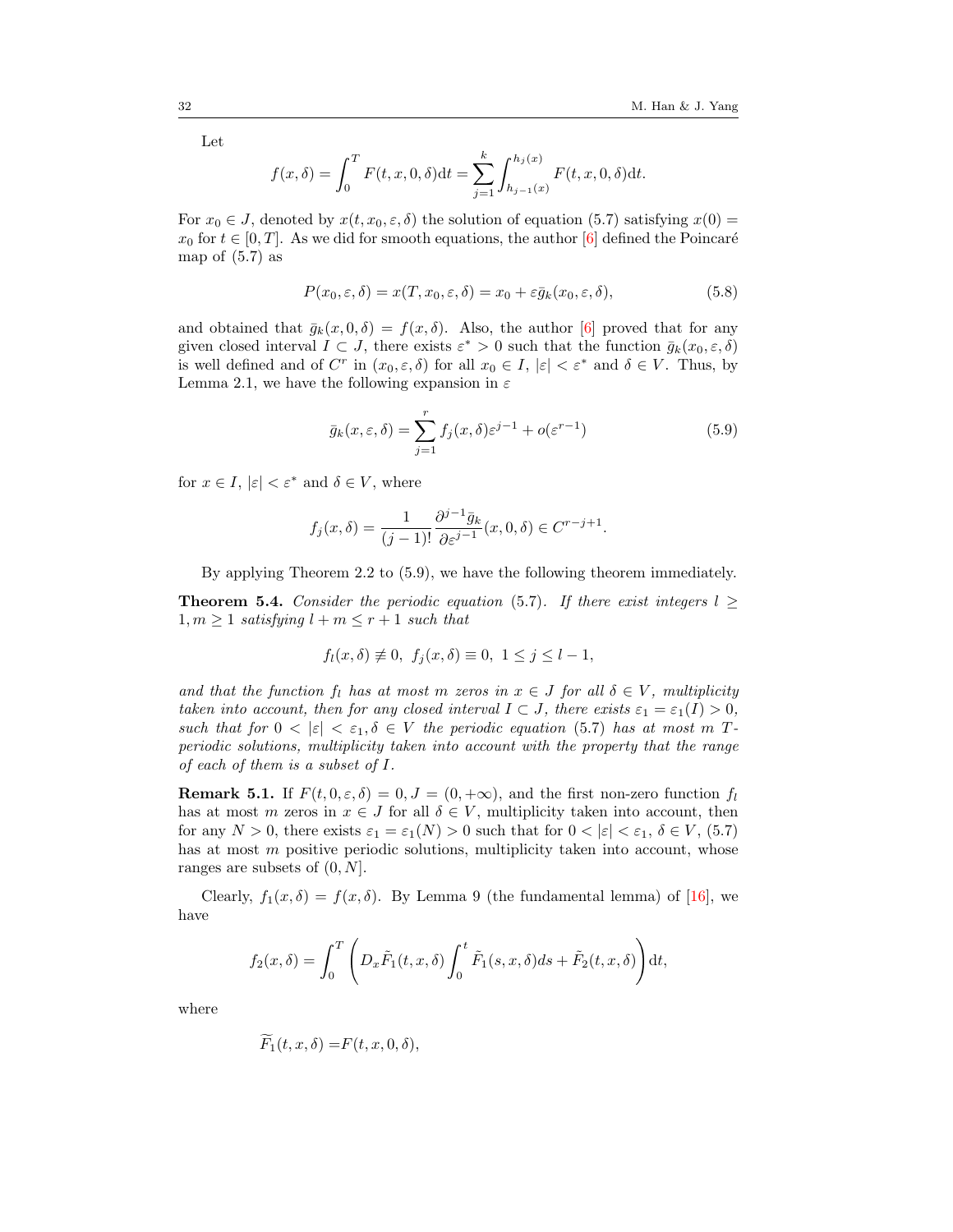$$
\widetilde{F}_2(t, x, \delta) = \begin{cases}\n\frac{\partial F_1(t, x, \varepsilon, \delta)}{\partial \varepsilon}|_{\varepsilon=0}, & (t, x) \in D_1, \\
\frac{\partial F_2(t, x, \varepsilon, \delta)}{\partial \varepsilon}|_{\varepsilon=0}, & (t, x) \in D_2, \\
\cdots \\
\frac{\partial F_k(t, x, \varepsilon, \delta)}{\partial \varepsilon}|_{\varepsilon=0}, & (t, x) \in D_k, \\
\vdots \\
D_x \widetilde{F}_1(t, x, \delta) = \sum_{j=1}^k \chi_{D_j} D_x F_j(t, x, 0, \delta),\n\end{cases} \equiv \frac{\partial F(t, x, 0, \delta)}{\partial \varepsilon},
$$

with

$$
\chi_{D_j}(t,x) = \begin{cases} 1, & (t,x) \in D_j, \\ 0, & (t,x) \notin D_j. \end{cases}
$$

#### <span id="page-20-0"></span>References

- <span id="page-20-5"></span>[1] C. Chicone, Ordinary differential equations with applications, Texts in Applied Mathematics, 34, 2nd Edition, Springer, New York, 2006.
- <span id="page-20-2"></span>[2] C. Christopher and C. Li, Limit cycles of differential equations, Advanced Courses in Mathematics, CRM Barcelona, Birkhäuser Verlag, Basel, 2007.
- <span id="page-20-9"></span>[3] B. Coll, A. Gasull and R. Prohens, Degenerate Hopf bifurcations in discontinuous planar systems, Journal of Mathematical Analysis and Applications, 2001, 253(2), 671–690.
- <span id="page-20-8"></span>[4] A. F. Filippov, *Differential equations with discontinuous righthand sides*, Mathematics and its Applications (Soviet Series), 18, Kluwer Academic Publishers Group, Dordrecht, 1988 (Translated from the Russian).
- <span id="page-20-1"></span>[5] M. Han, Bifurcation Theory of Limit cycles, Science Press, Beijing, 2013.
- <span id="page-20-3"></span>[6] M. Han, On the maximum number of periodic solutions of piecewise smooth periodic equations by average method, Journal of Applied Analysis and Computation, 2017, 7(2), 788–794.
- <span id="page-20-4"></span>[7] M. Han, Guidance to mathematics study and article writing, Science Press, Beijing, 2018.
- <span id="page-20-12"></span>[8] M. Han and S. Liu, Further studies on limit cycle bifurcations for piecewise smooth near-Hamiltonian systems with multiple parameters, Journal of Applied Analysis and Computation, 2020, 10(2), 816–829.
- <span id="page-20-11"></span>[9] M. Han and L. Sheng, Bifurcation of limit cycles in piecewise smooth systems via Melnikov function, Journal of Applied Analysis and Computation, 2015, 5(4), 809–815.
- <span id="page-20-6"></span>[10] M. Han, L. Sheng and X. Zhang, Bifurcation theory for finitely smooth planar autonomous differential systems, Journal of Differential Equations, 2018, 264(5), 3596–3618.
- <span id="page-20-7"></span>[11] M. Han and Y. Xiong, Limit cycle bifurcations in a class of near-Hamiltonian systems with multiple parameters, Chaos, Solitons & Fractals, 2014, 68, 20–29.
- <span id="page-20-10"></span>[12] M. Han and W. Zhang, On Hopf bifurcation in non-smooth planar systems, Journal of Differential Equations, 2010, 248(9), 2399–2416.